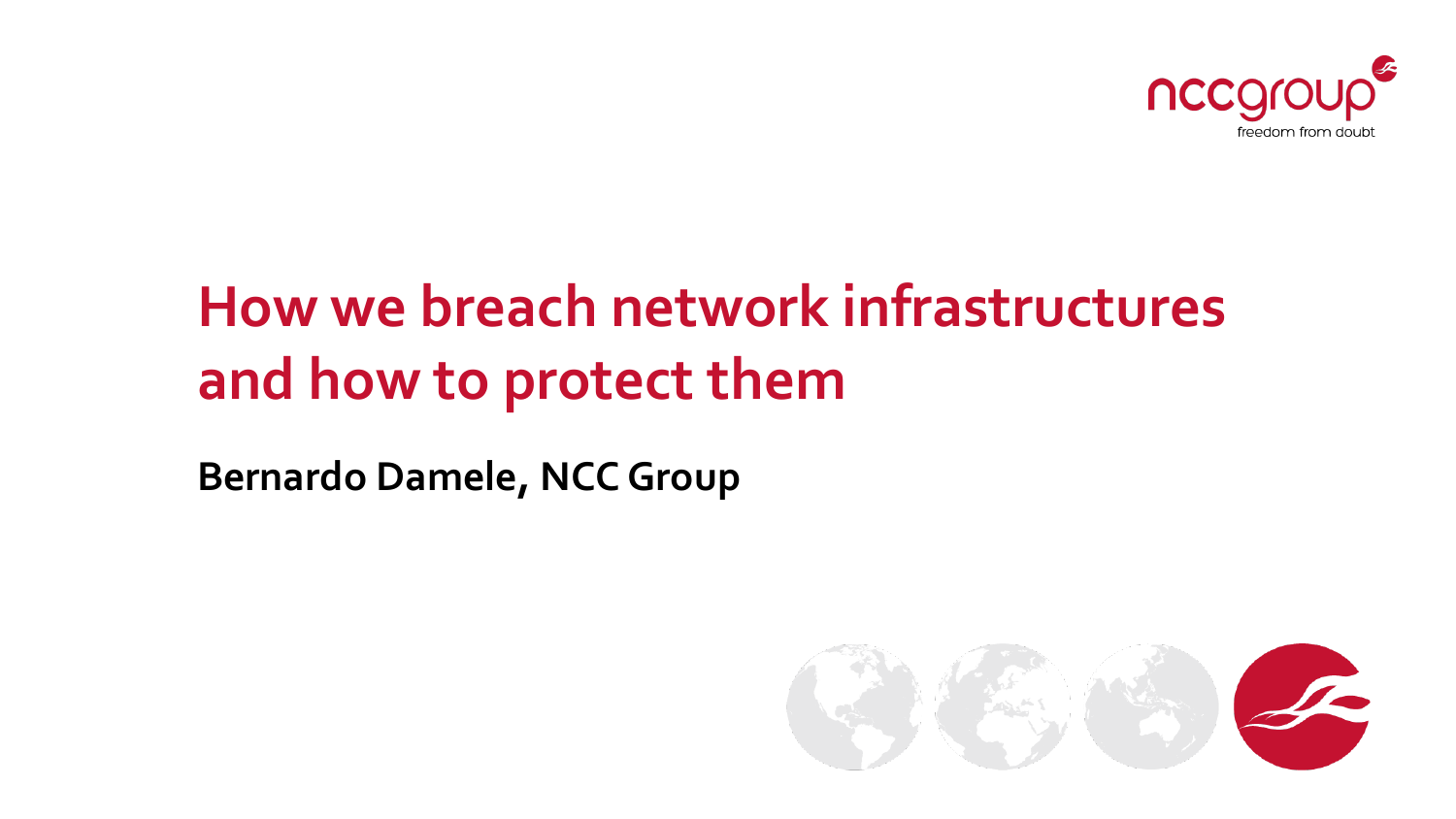

## About NCC Group



**Eighth successive year of double digit growth We protect 15,000 clients worldwide**





**We monitor over 16 million web pages every week World's largest penetration testing team**<br>Vired?

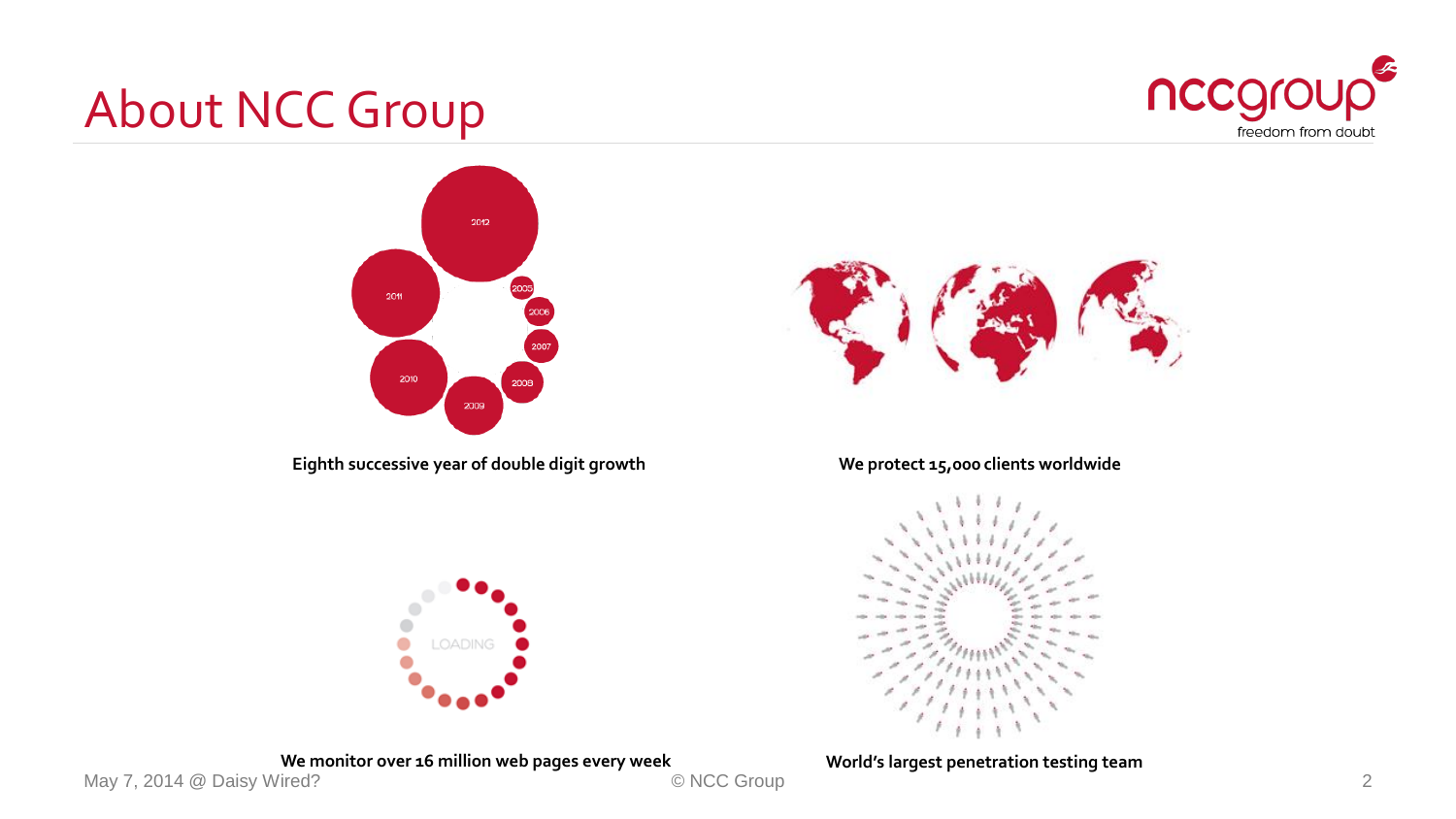# Agenda



- What is **security**?
- How we **assess and breach** networks
	- Common mistakes
	- Overlooked areas
	- Network design mistakes
	- Defective assumptions
	- Weakest entry points of a network perimeter
	- Leverage access to the network and why
- How to **protect** networks

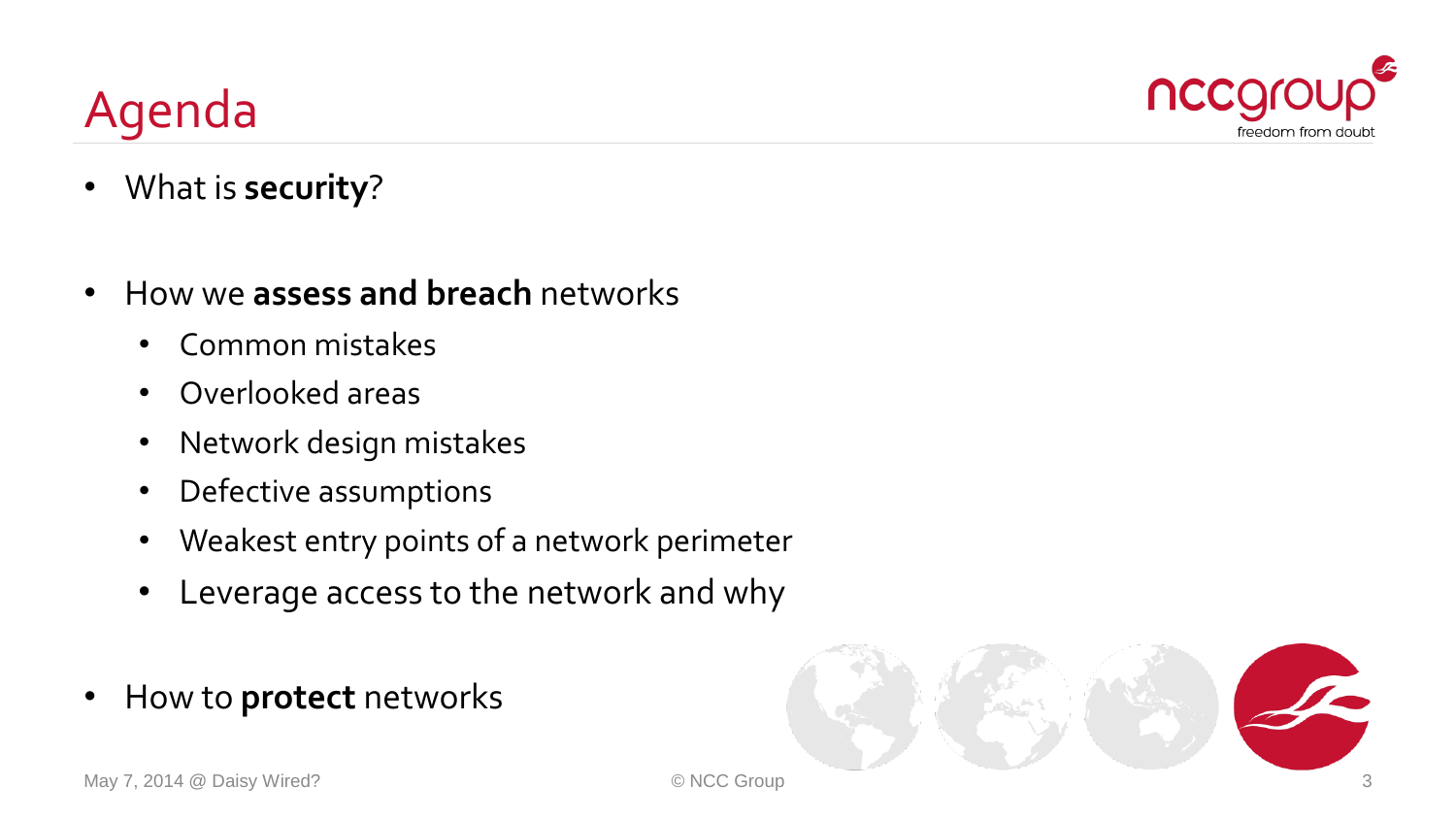



*"Security is a degree of resistance to, or protection from a threat."*

**Security** provides

*"A form of protection where a separation is created between the assets and the threat."*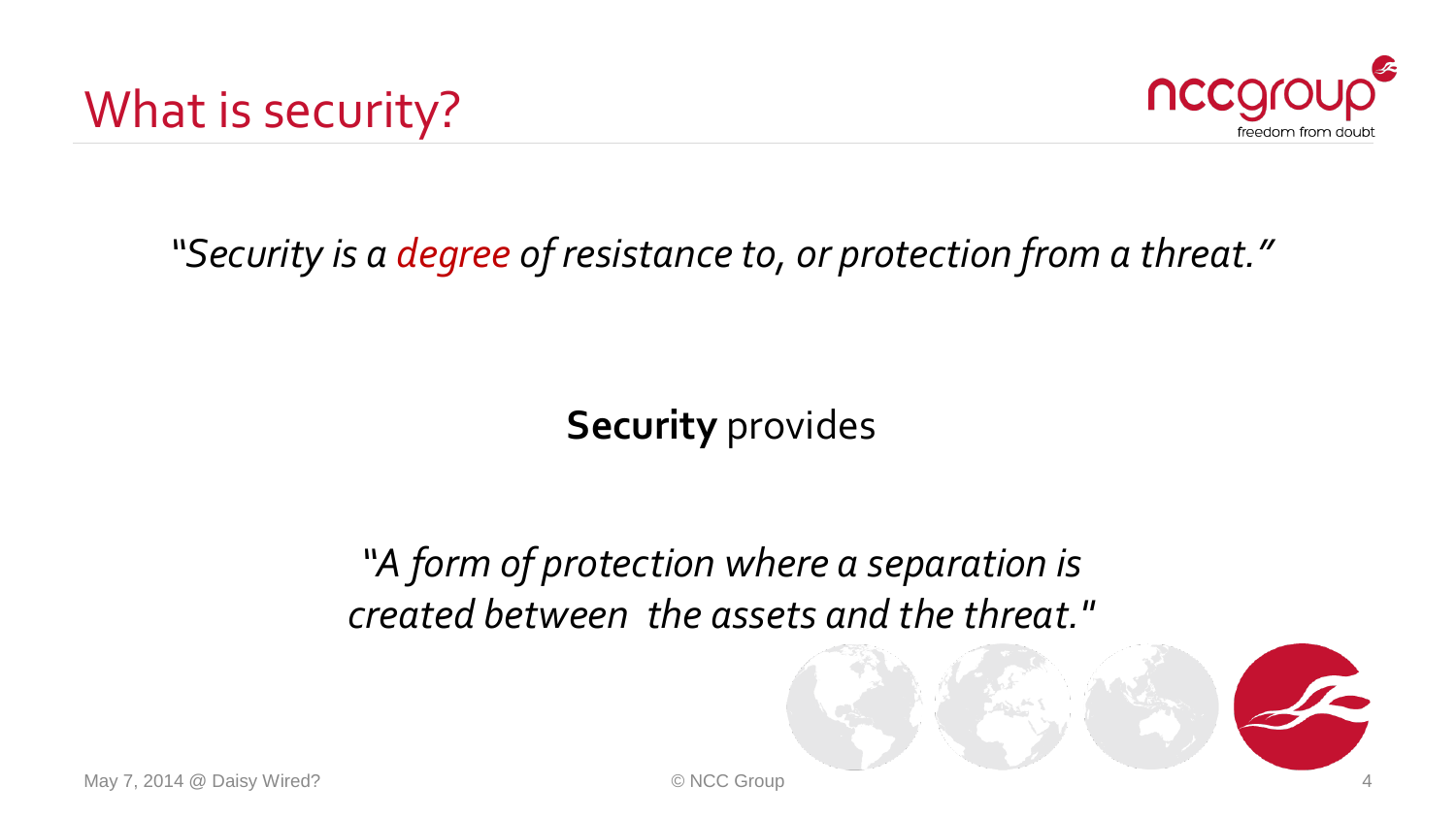# Key facets of successful security



- **Processes and procedures**
	- What is expected within the business
- **People**
	- Who are trained
	- Who have a sense of risk ownership
	- Who don't feel afraid to report
- **Technology**
	- Helps people
	- Technology on its own cannot solve cyber security

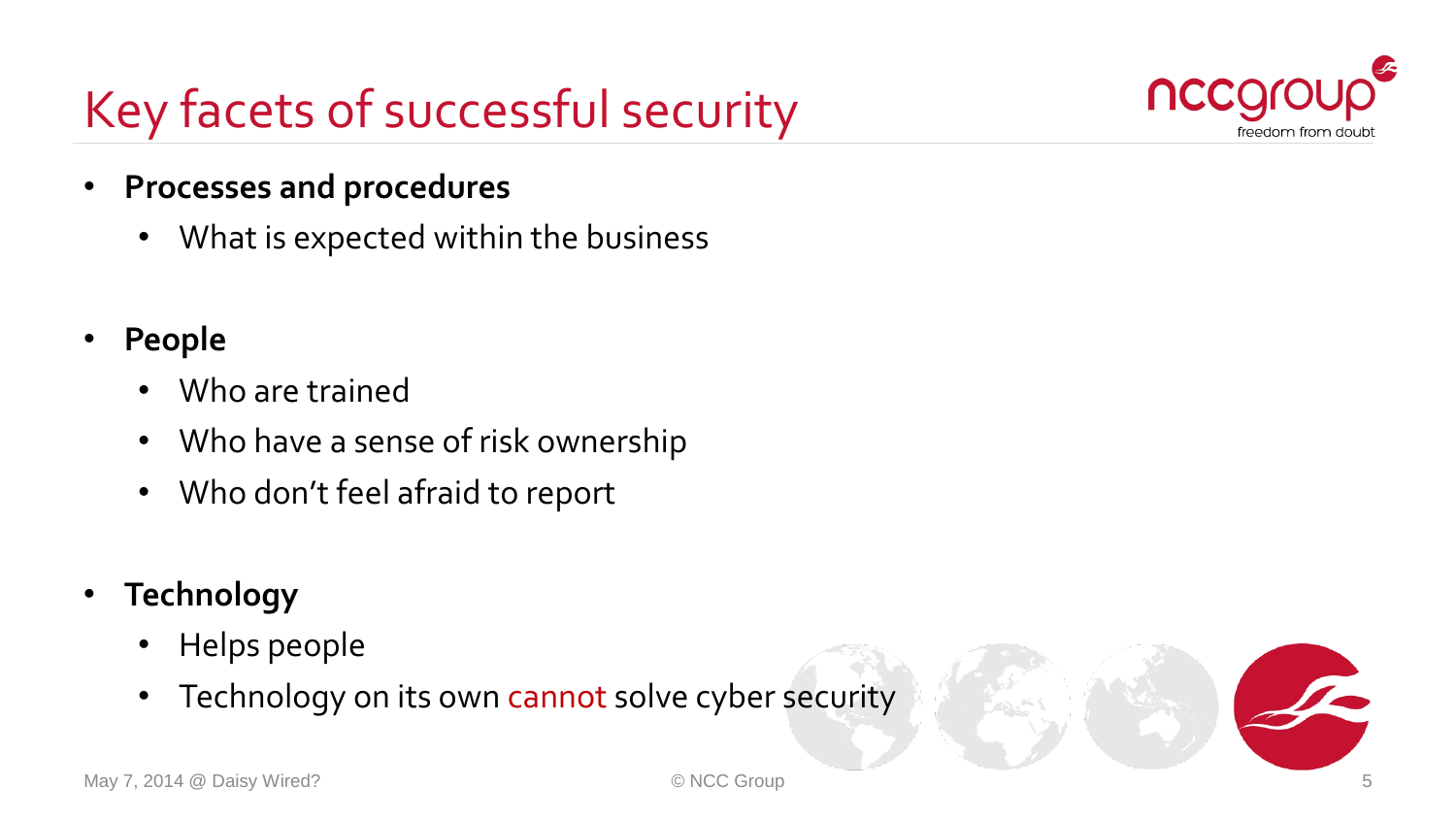# Who are their targets and why?



- **Casual**
	- Target: Anything
- **Criminals / Employees**
	- Target: SME On-Line Banking
	- Target: Extortion (e.g. CryptoLocker)
- **State Sponsored**
	- Very targeted attack
	- Target: IP
	- Target: System (disruption)

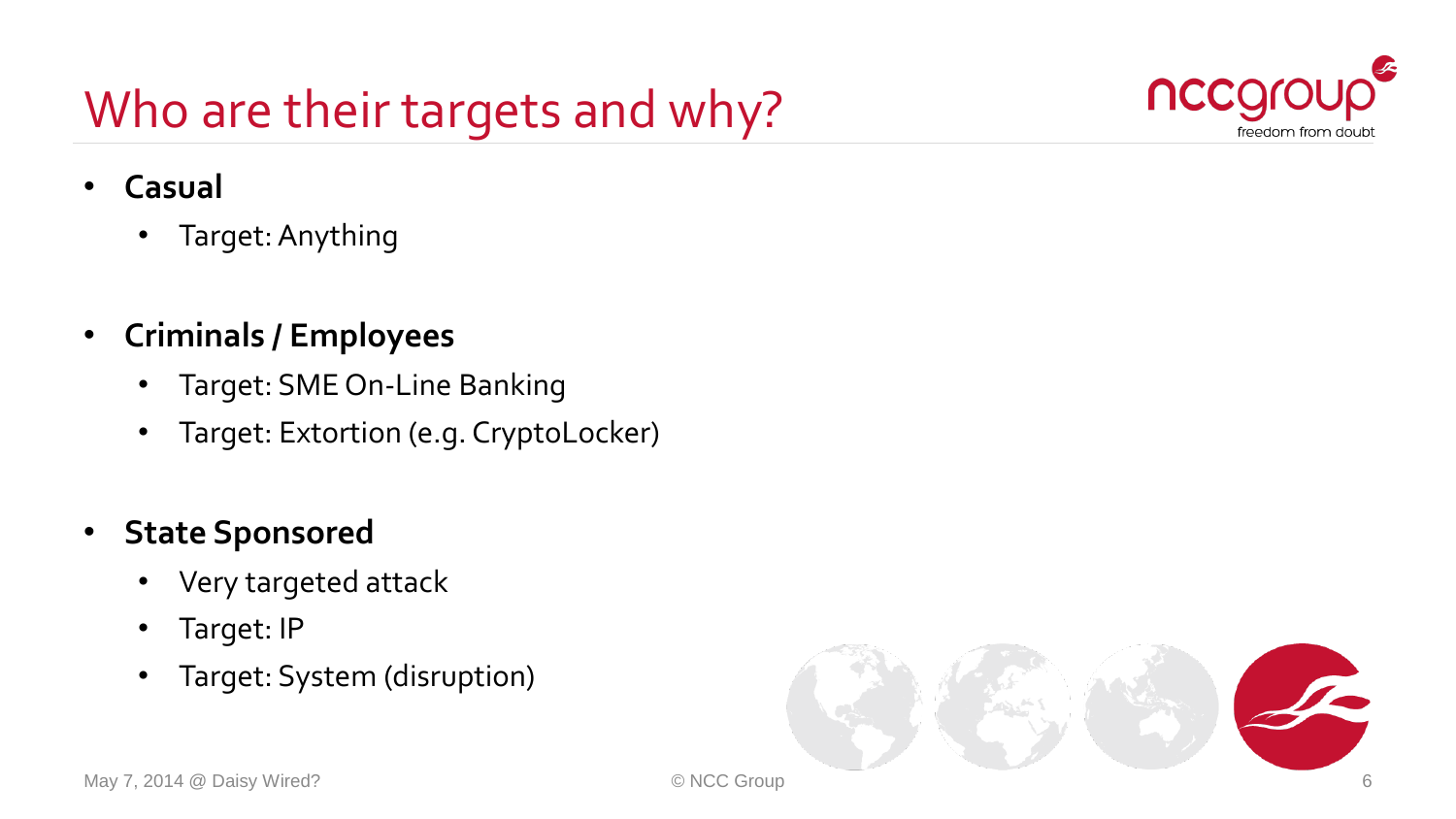



Lifecycle of an infrastructure security assessment

- **Discovery** scan the network to establish live hosts, their open ports and services exposed
- **Vulnerability assessment** establish where security issues exist from an unauthenticated standpoint and investigate potential entry points into the network
- **Exploitation** compromise of a host through a vulnerability, or misconfiguration
- **Post exploitation** credential harvesting and progression through the network to achieve maximum compromise within the network boundaries of the scope

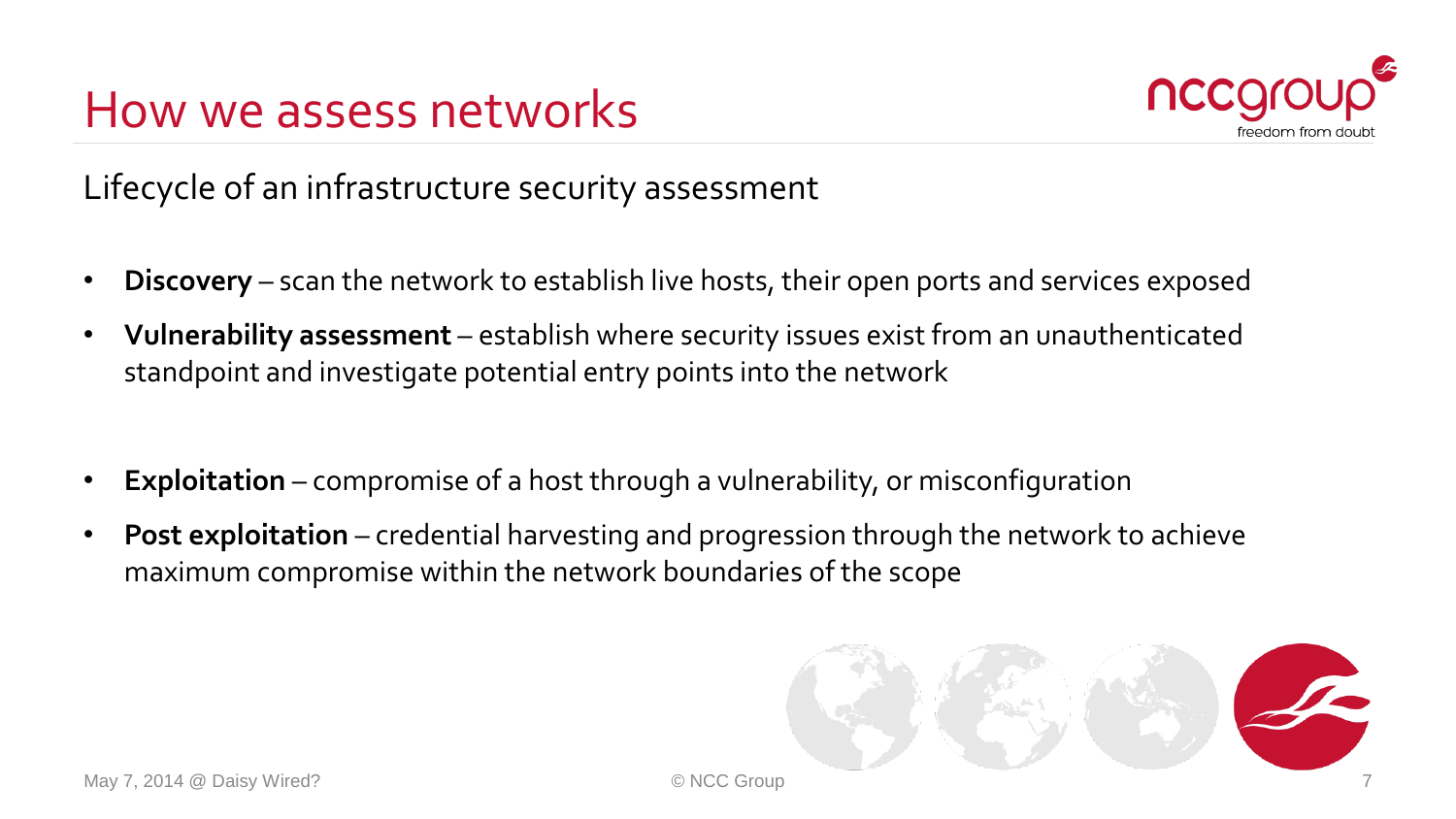

### Why is it important to **exploit** vulnerabilities?

### To evaluate their **risk and impact in the context of the network under assessment** and produce a high-value report to the client

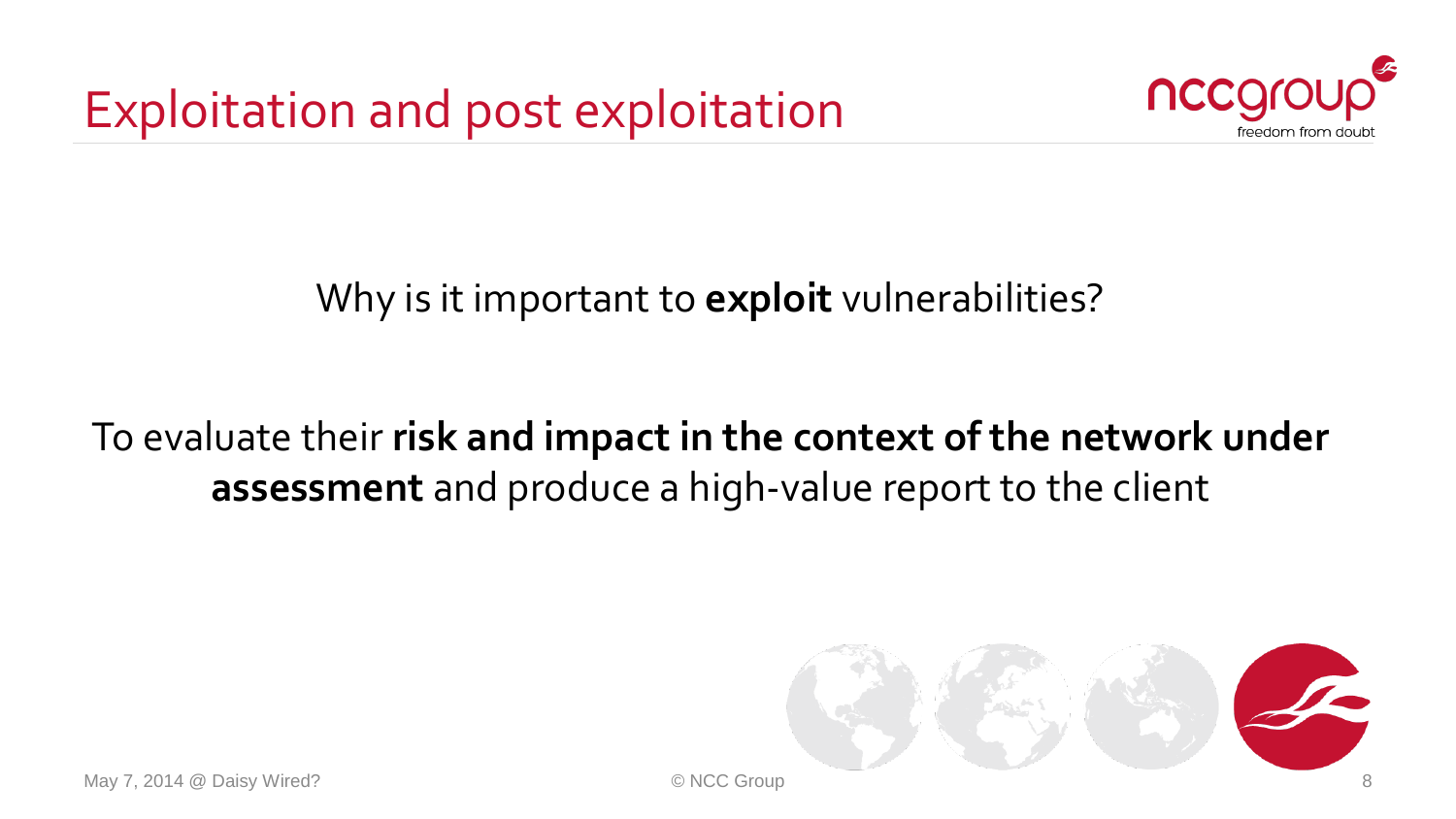

**External infrastructure** assessment is carried out beyond the network perimeter of the client

• Focused on services exposed to the Internet across an IP range defined by the client

**Internal infrastructure** assessment is carried out at the client's site, with a direct connection to the corporate network or DMZ depending on the scope

- Larger network footprint
- Greater number of exposed services
- Numerous Layer 2 and Layer 3 weaknesses and attacks

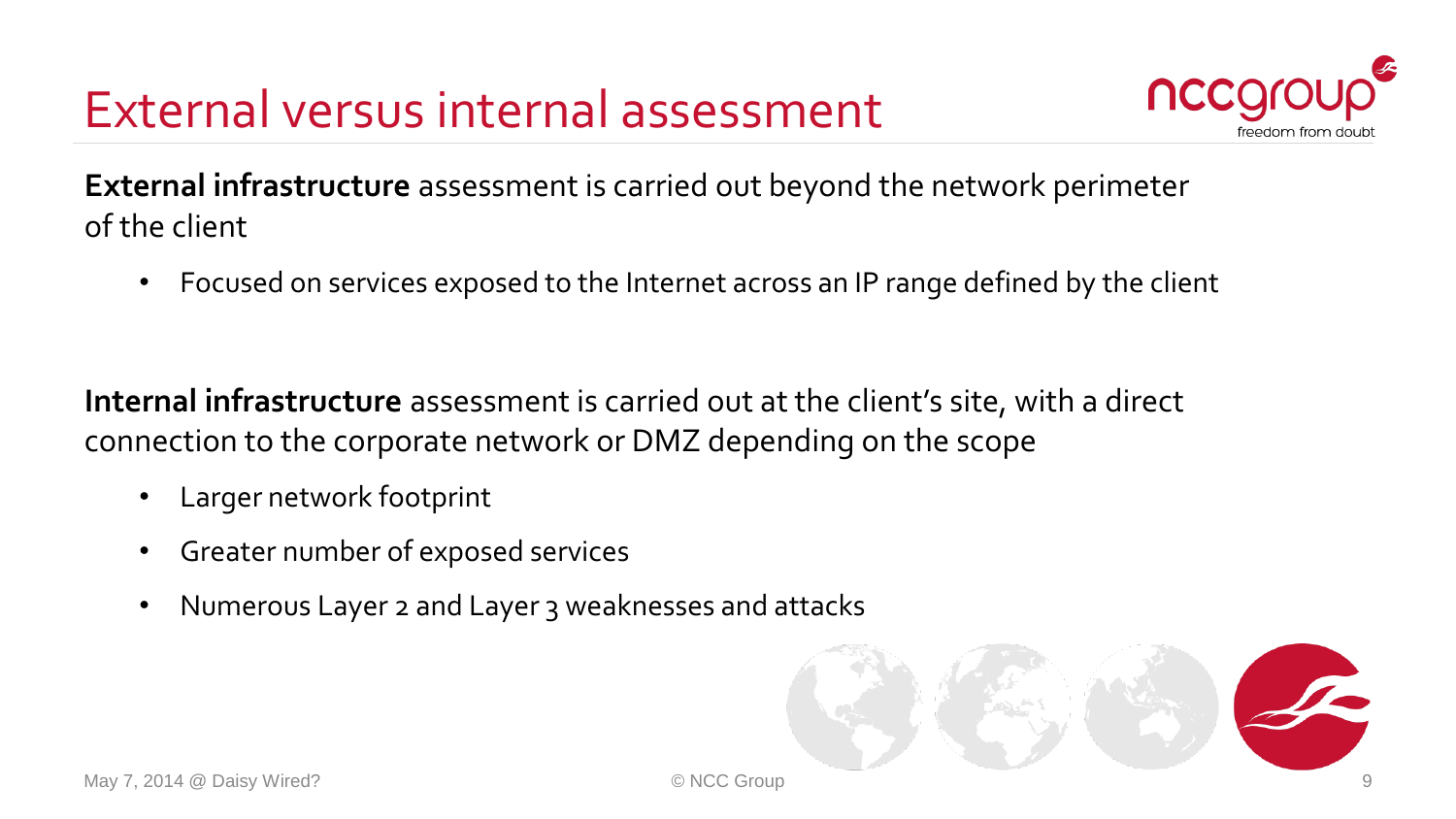### How we breach networks



- Lack of security patches
- Default credentials
- Excessive network footprint
- Lack or weak network segregation
- Exceptions
- White-listing preferred over black-listing
- More

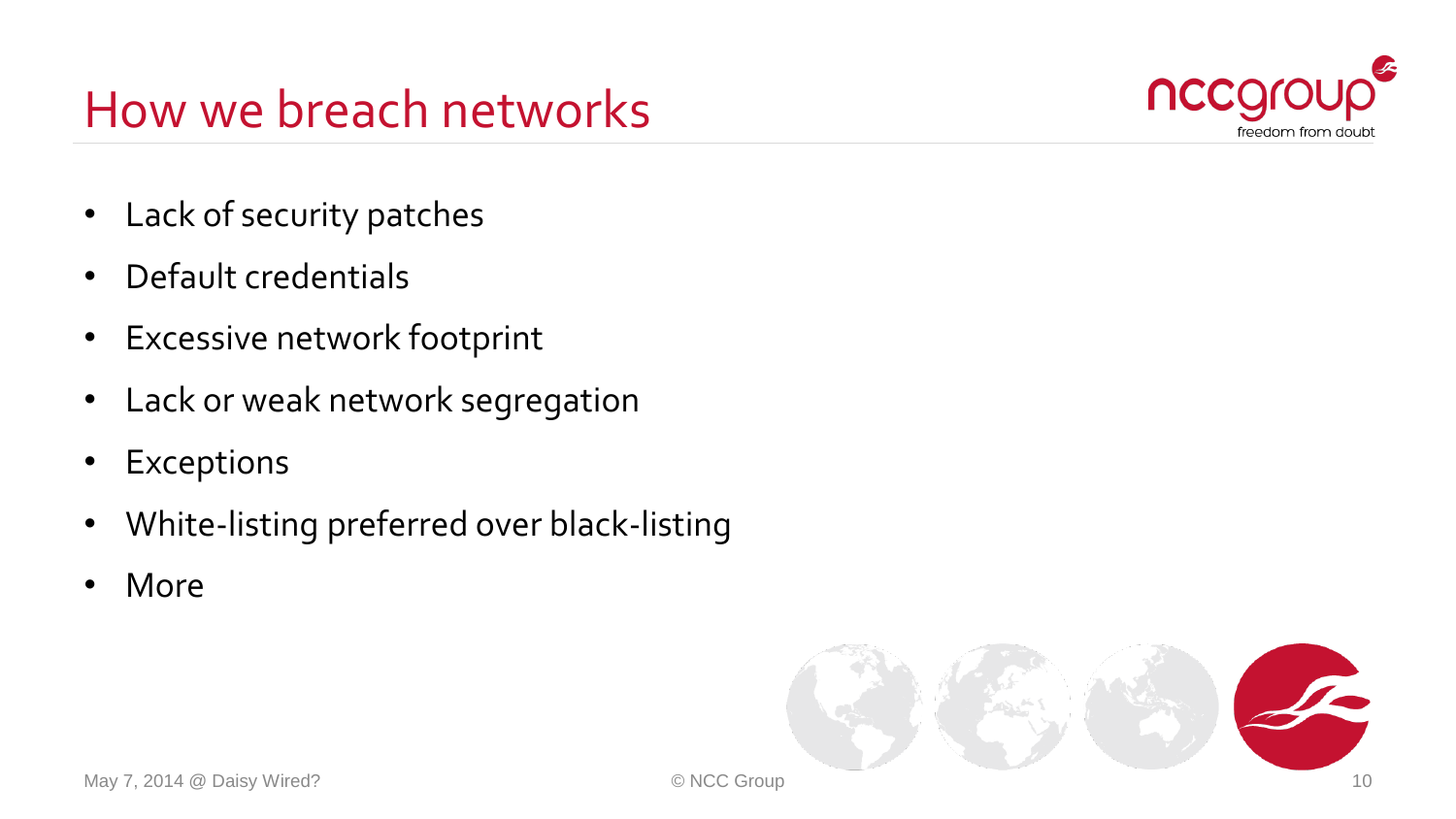### How we breach networks



- **Lack of security patches**
- Default credentials
- Excessive network footprint
- Lack or weak network segregation
- Exceptions
- White-listing preferred over black-listing
- More

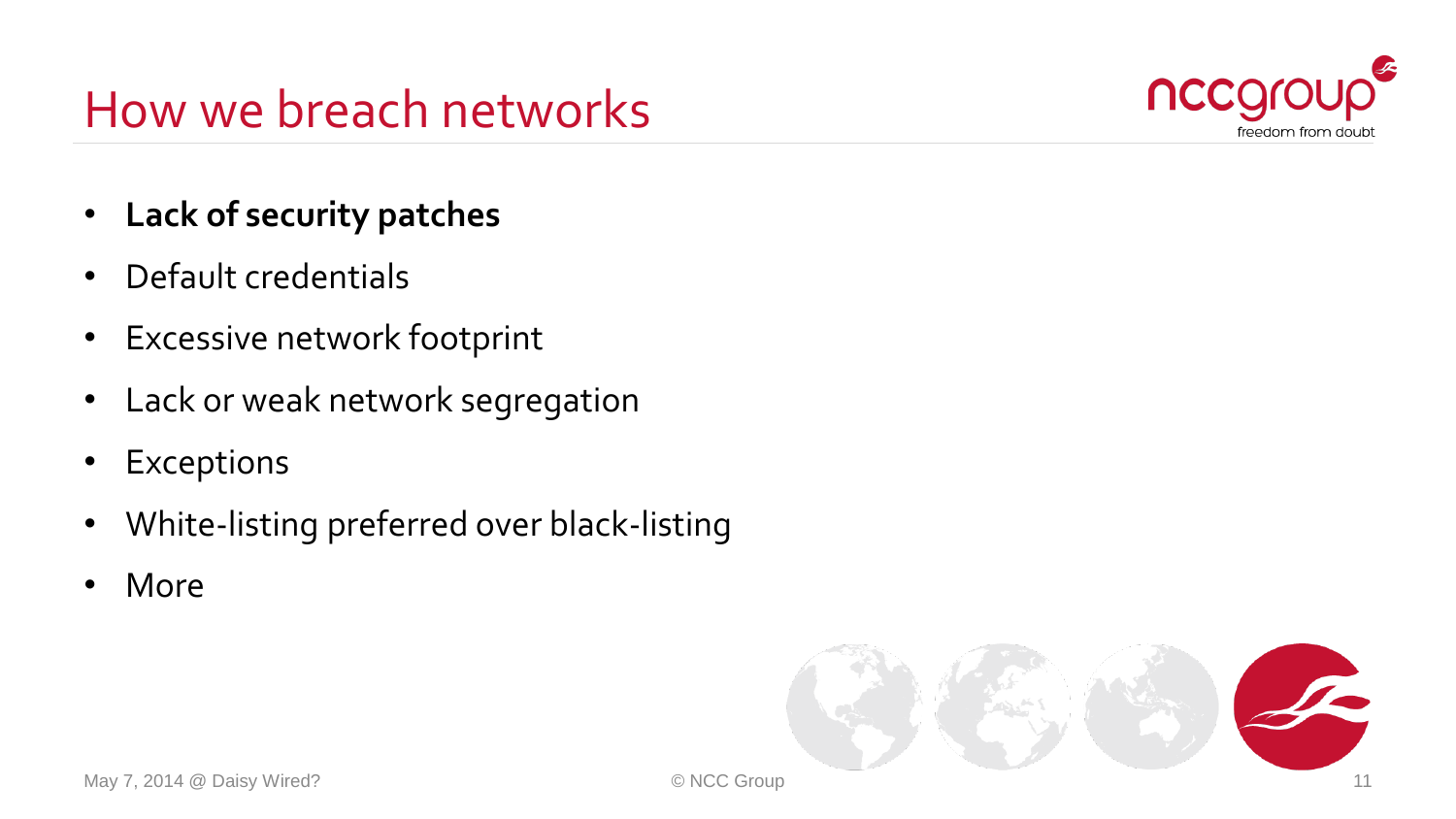# Lack of security patches



- Missing patches are easy entry points for attackers
- For a large number of critical publicly known vulnerabilities there are reliable exploits
- In a typical Windows network changes are high that one workstation will not be patched
	- Till
	- Smart card reader
	- Camera
	- Embedded devices in general

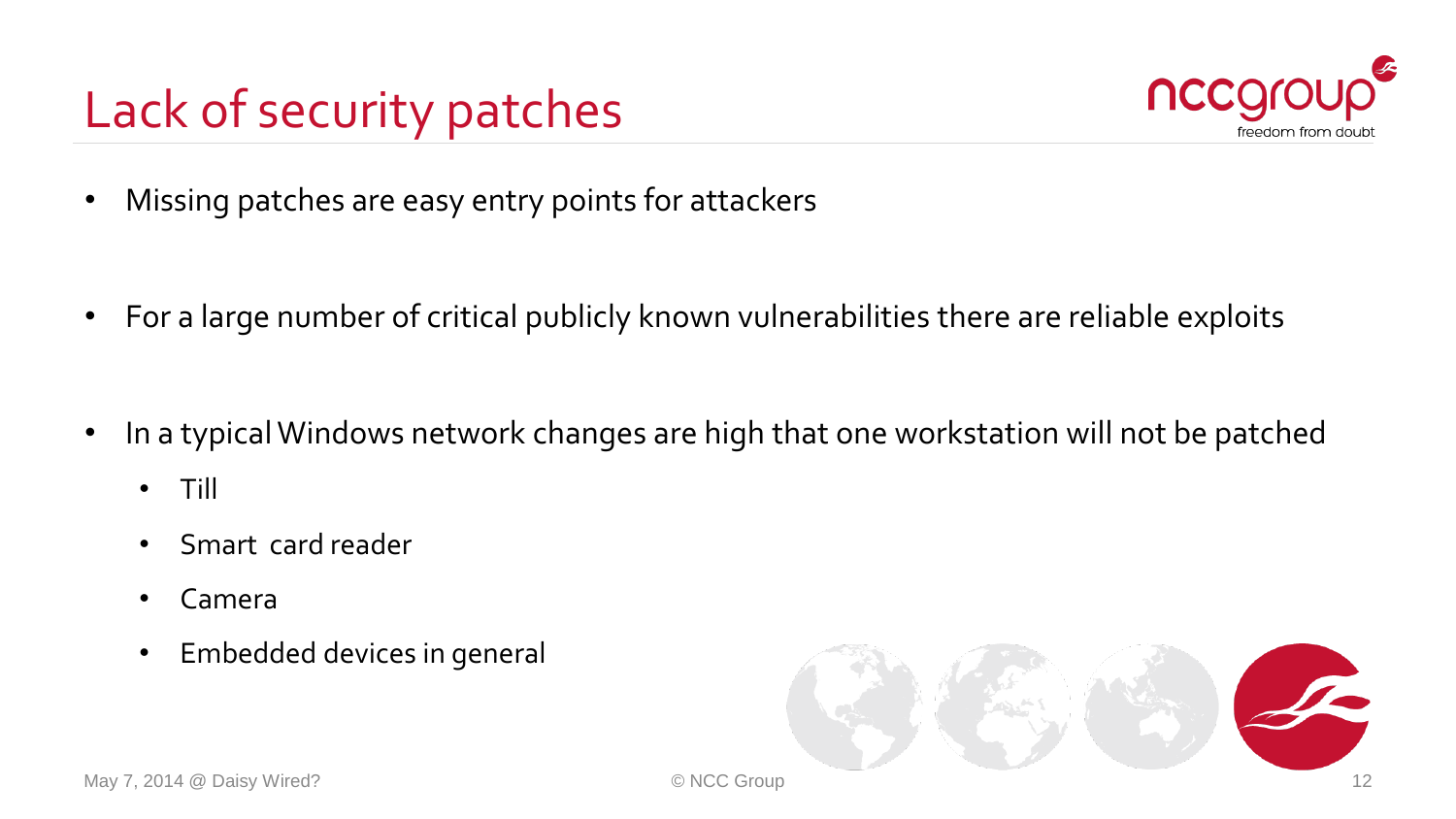# Lack of security patches – scenario



- Office-based network
	- Windows powered

- No centralized solution (e.g. WSUS) to deploy Microsoft patched onto the workstations
	- Different patching levels
- Largely outdated machines vulnerable to reliable exploits
	- Local System is an easy win
	- Leverage foothold and compromise the Windows domain / forest

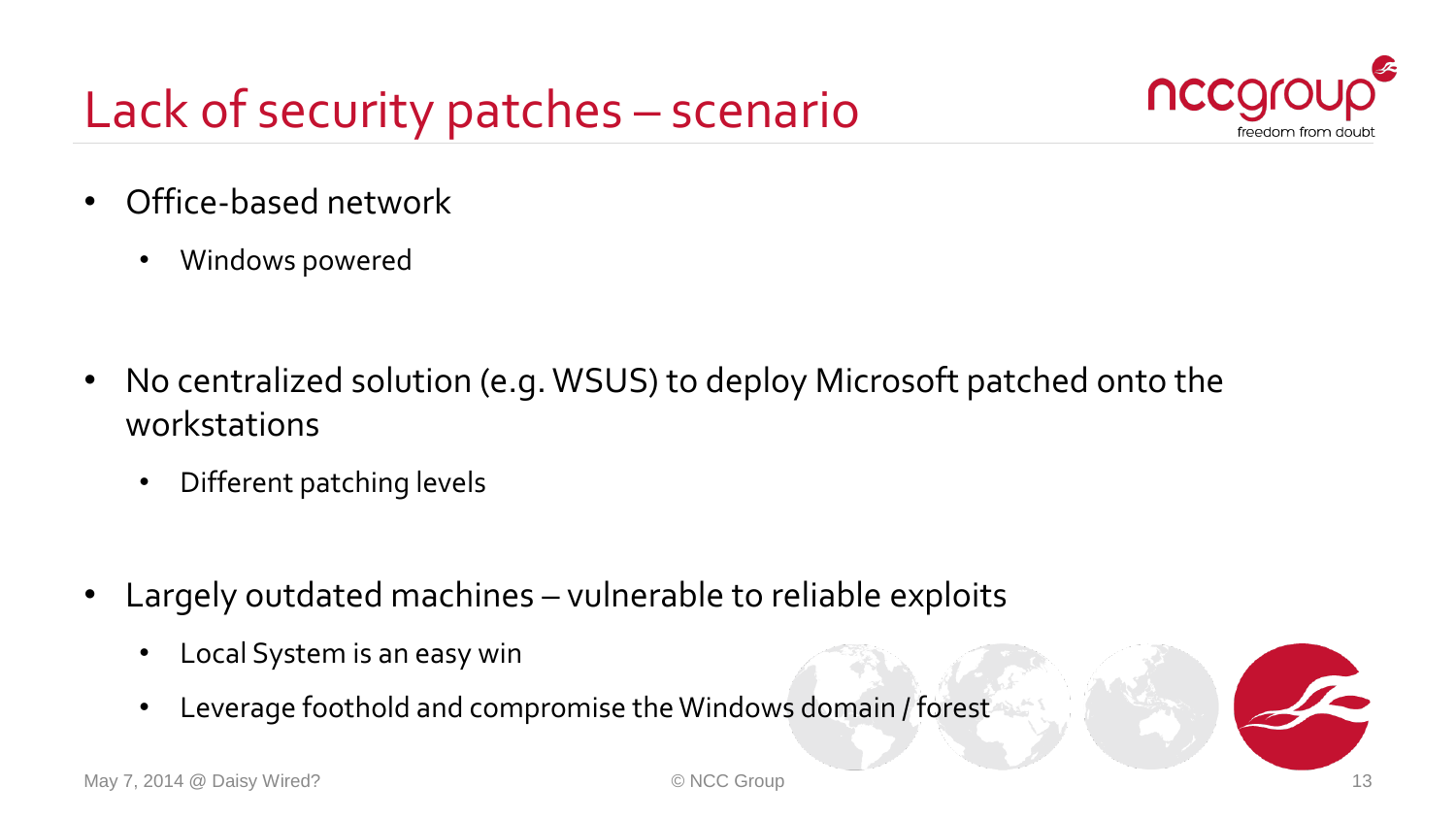### How we breach networks



- Lack of security patches
- **Default credentials**
- Excessive network footprint
- Lack or weak network segregation
- Exceptions
- White-listing preferred over black-listing
- More

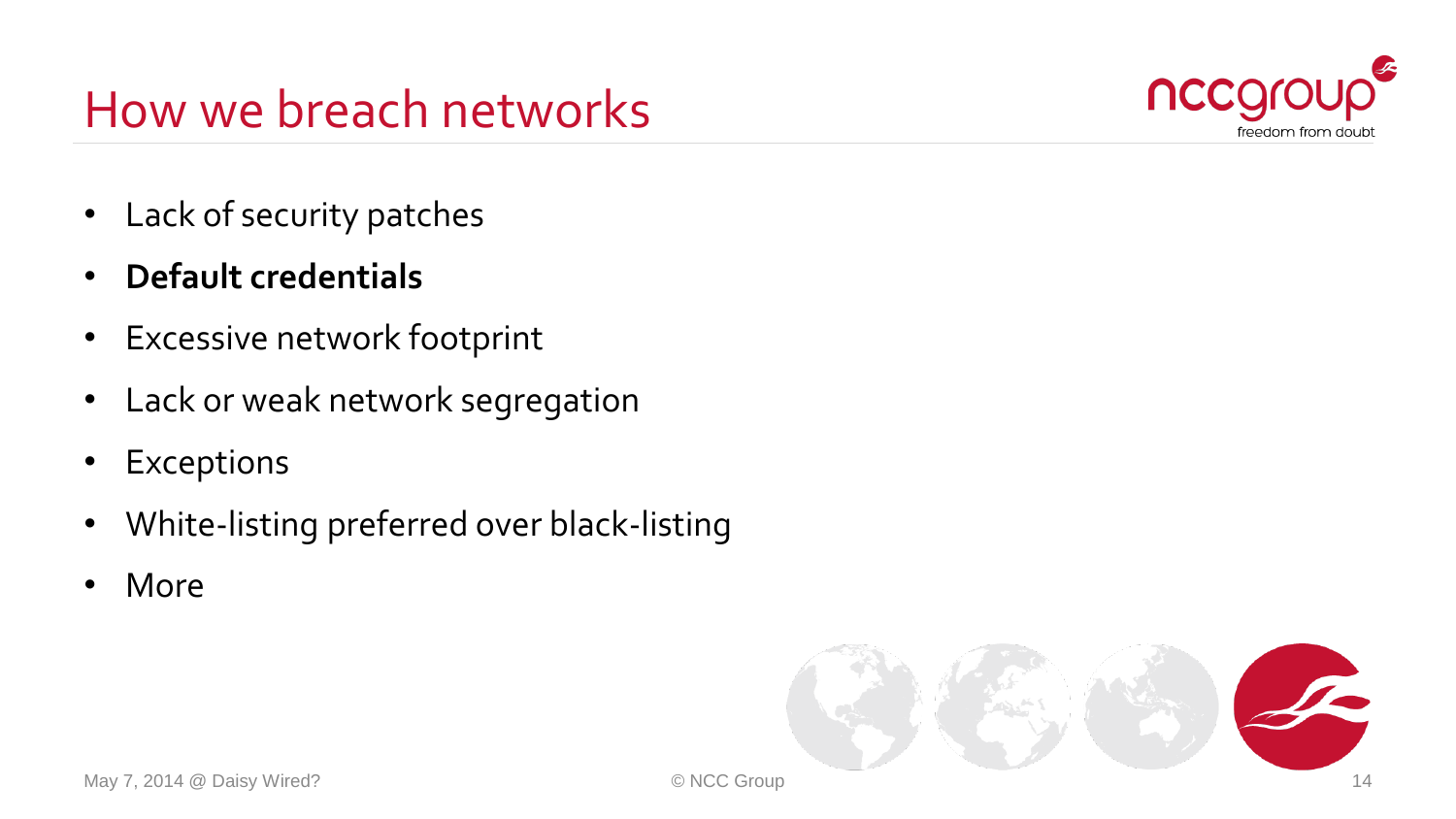## Default credentials



- It is a fact that device under test are kept with default credentials
- Application servers and management interfaces too
- Wordlists of default credentials for all these are easily available
- Tools to carry on login brute-force attacks exist
	- When they do not, they are easy to develop with limited development skills

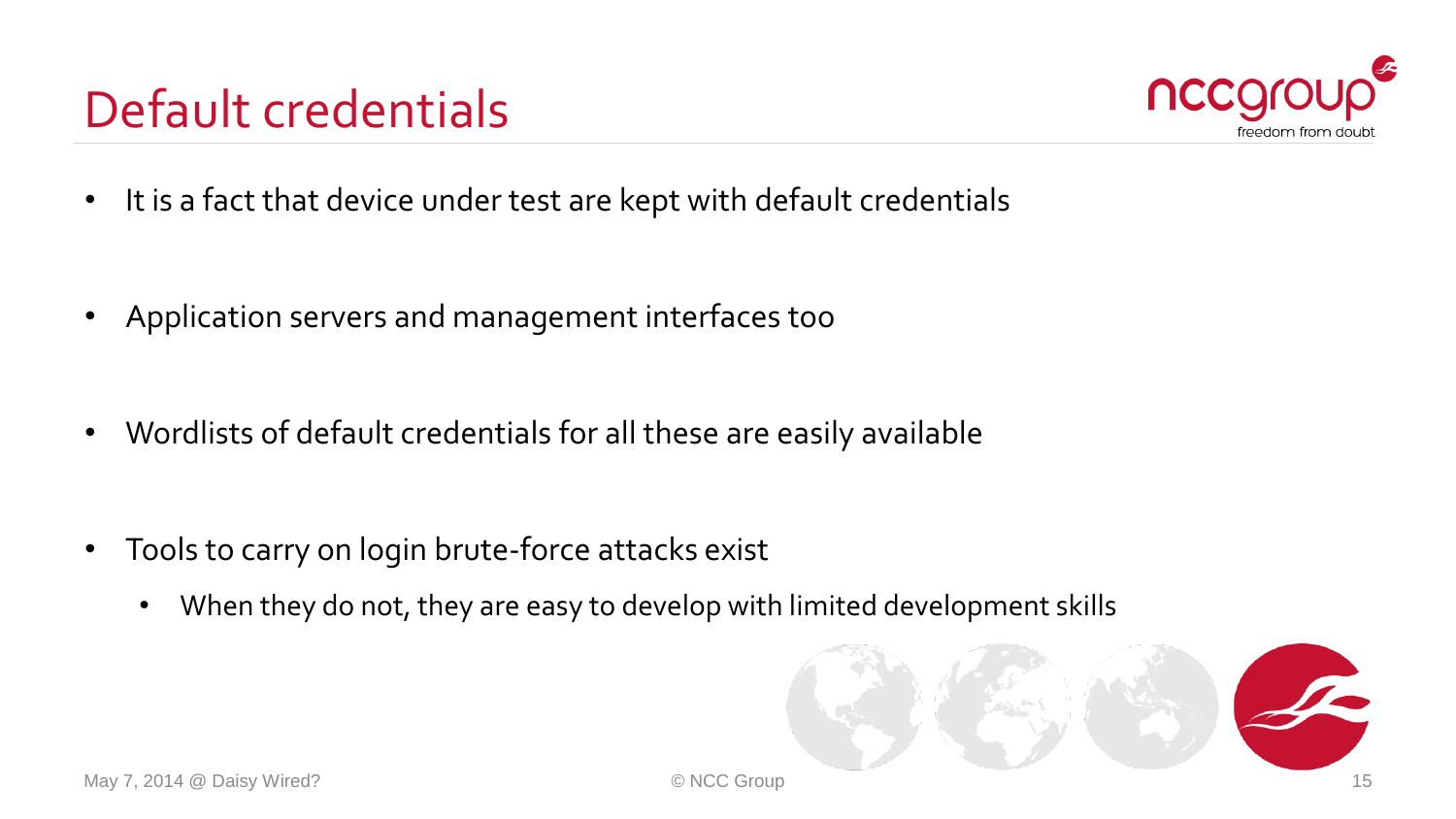## Default credentials – scenario



- DMZ environment
	- UNIX / Linux powered
- Exploitation of memory corruption vulnerabilities is not an option
	- DoS condition avoidance is mandated

- Apache Tomcat runs with default credentials admin / tomcat
	- Used to deploy a custom WAR to achieve command execution
	- Local users' password hashes dumped, cracked offline
	- Leveraged to access over SSH / Telnet the rest of the servers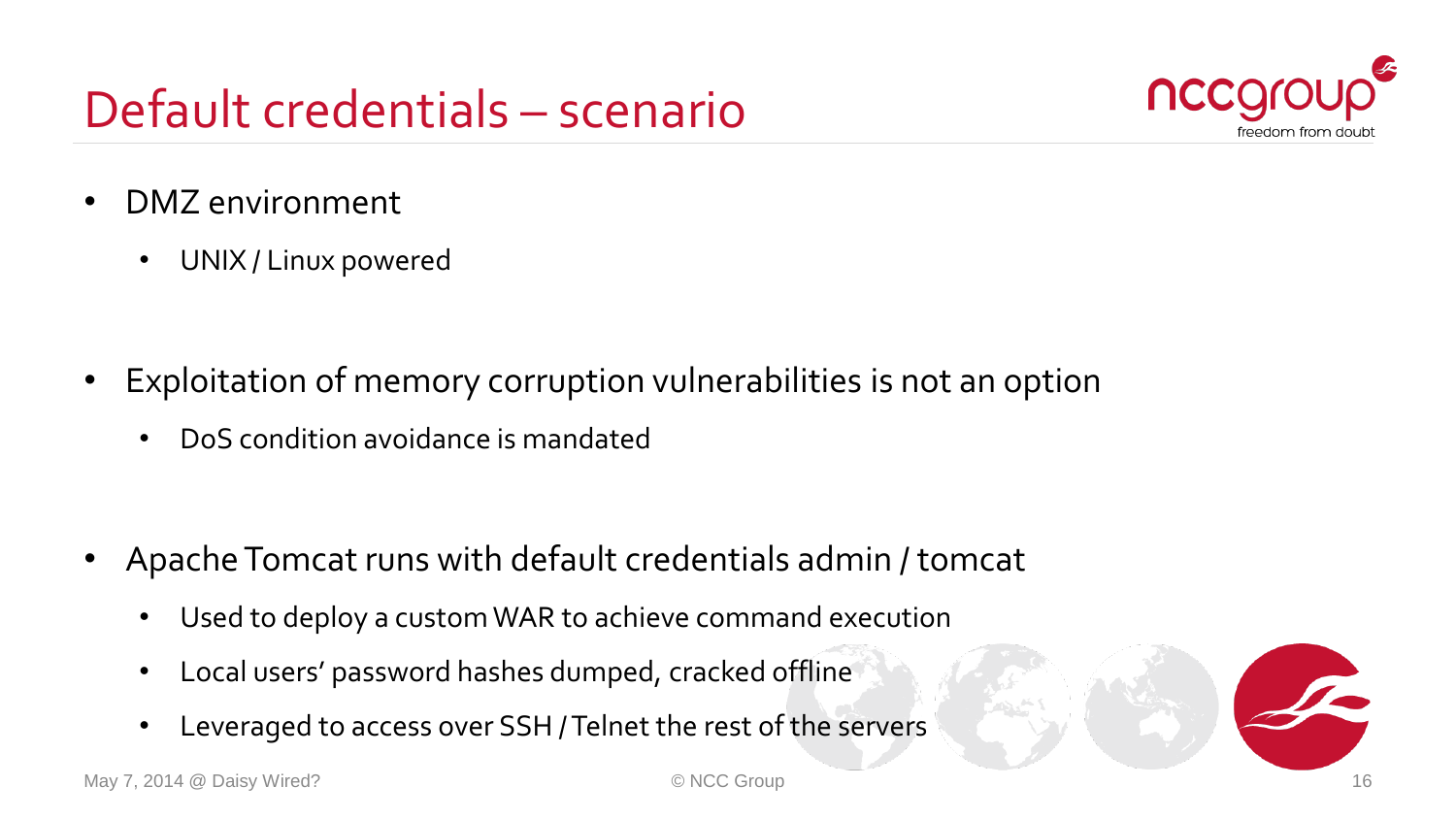### How we breach networks



- Lack of security patches
- Default credentials
- **Excessive network footprint**
- Lack or weak network segregation
- Exceptions
- White-listing preferred over black-listing
- More

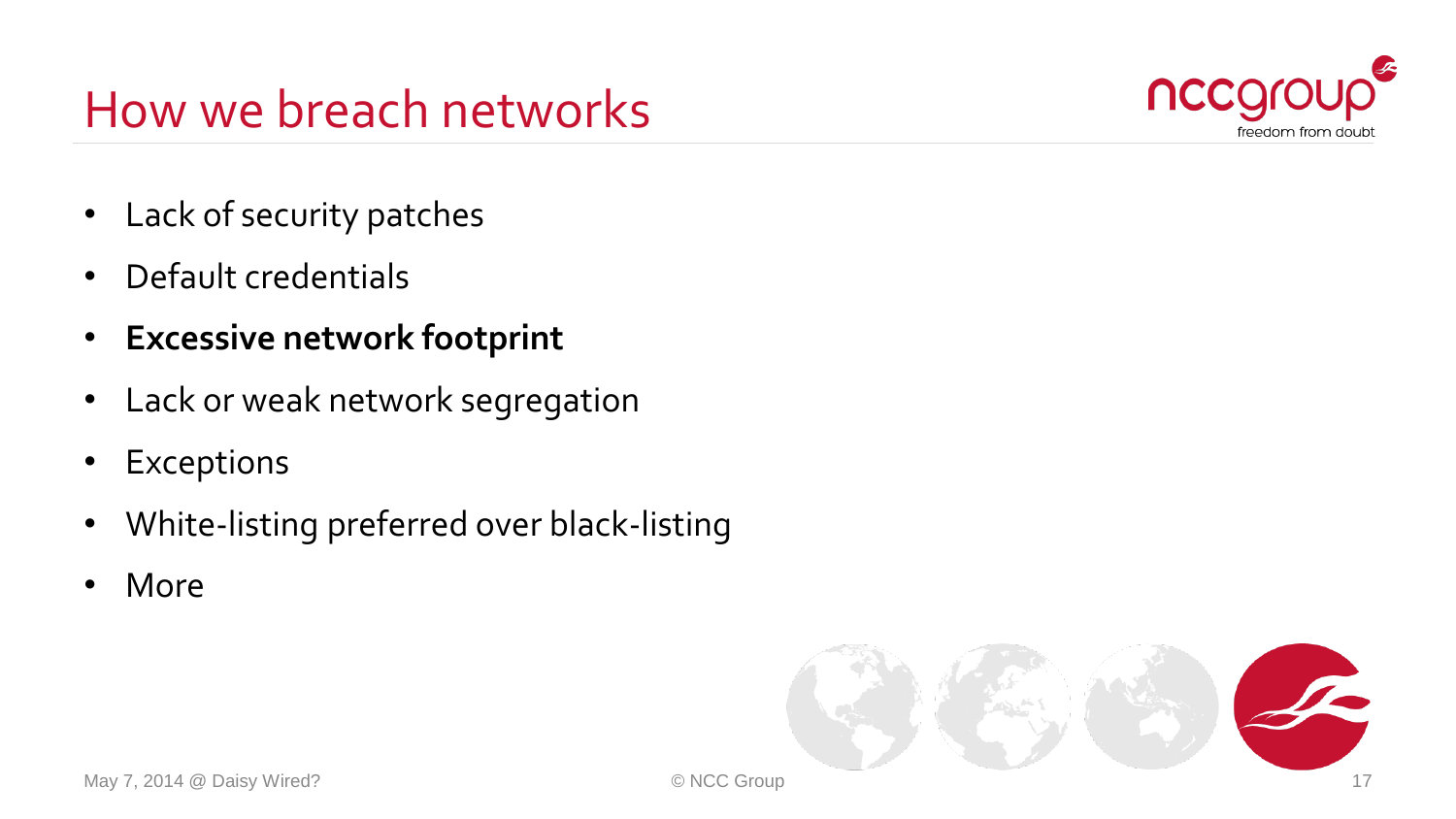

• Unnecessary services are often exposed internally to the network perimeter

- Effort to maintain large heterogeneous networks leave room for oversight in network footprint
- Services that run on localhost may prove helpful to compromise further the network – post exploitation

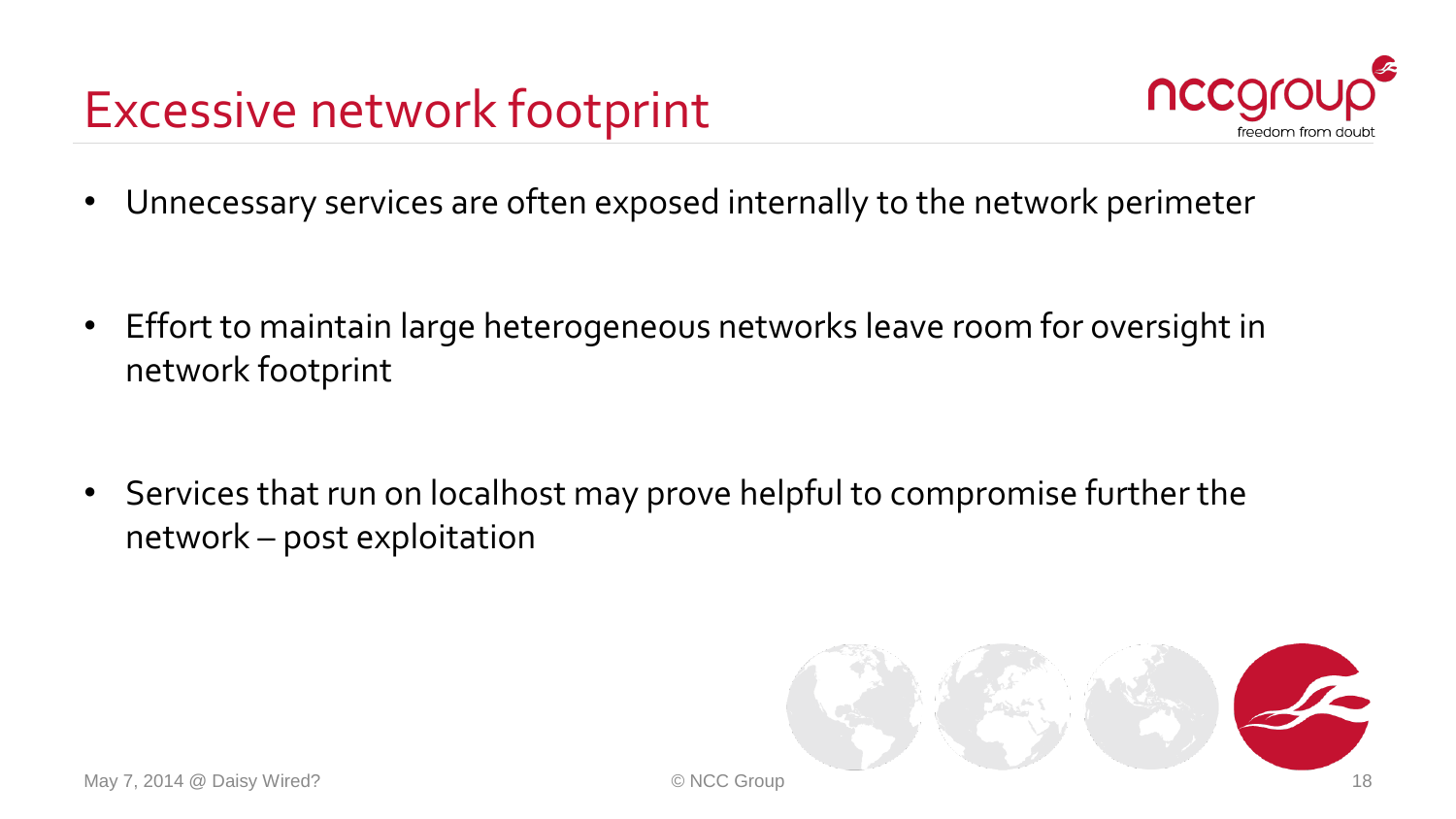# Excessive network footprint – scenario



- Despite SSH in use, R\*Services are still used for management purposes
	- Easy to brute-force ACL for R\*Services remotely
- Or… NIS used to manage users centrally on a UNIX / Linux network
	- Can be queried anonymously to retrieve users' password hashes
	- Cracked offline
	- Leverage to compromise the rest of the systems

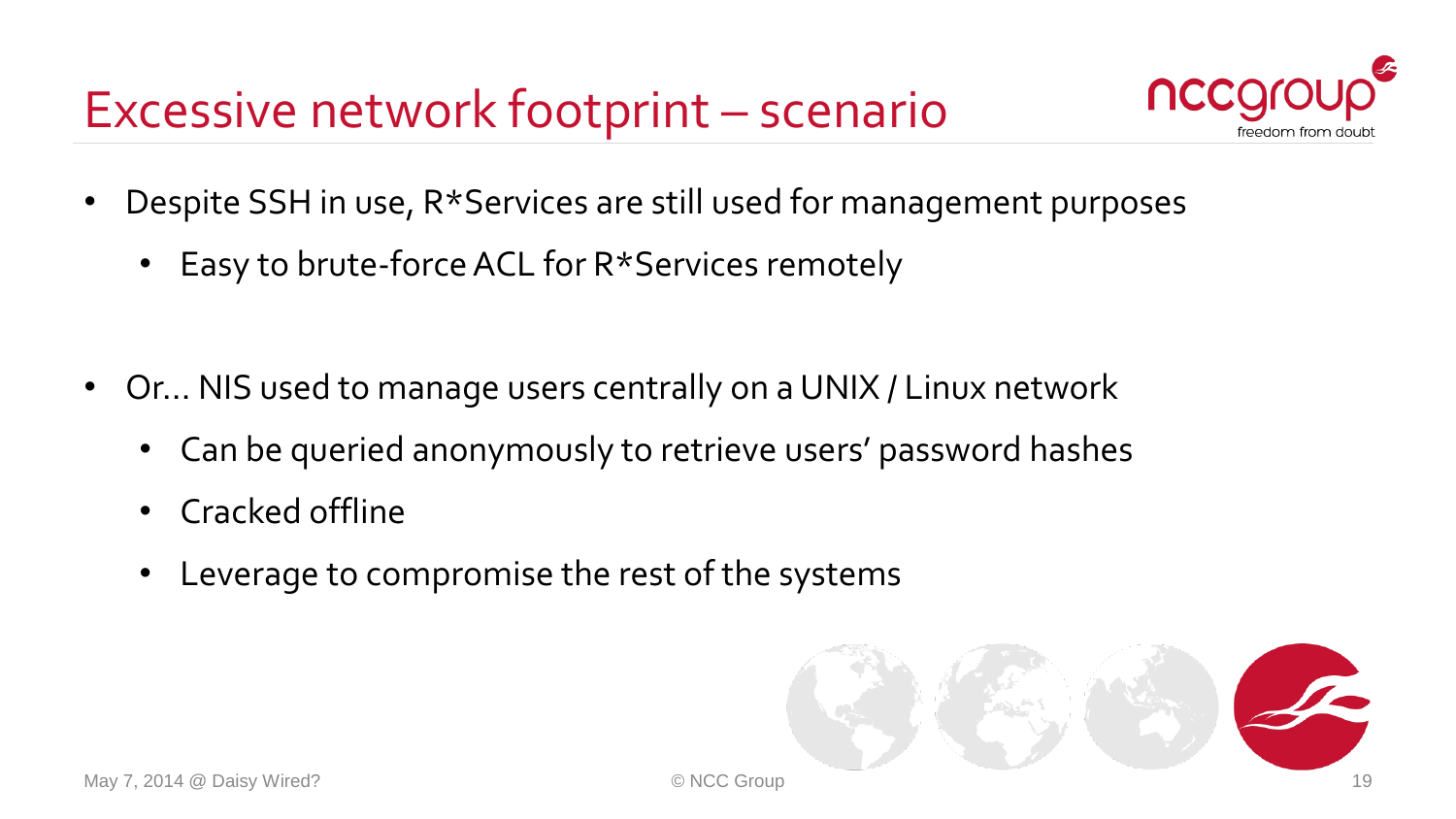### How we breach networks



- Lack of security patches
- Default credentials
- Excessive network footprint
- **Lack or weak network segregation**
- Exceptions
- White-listing preferred over black-listing
- More

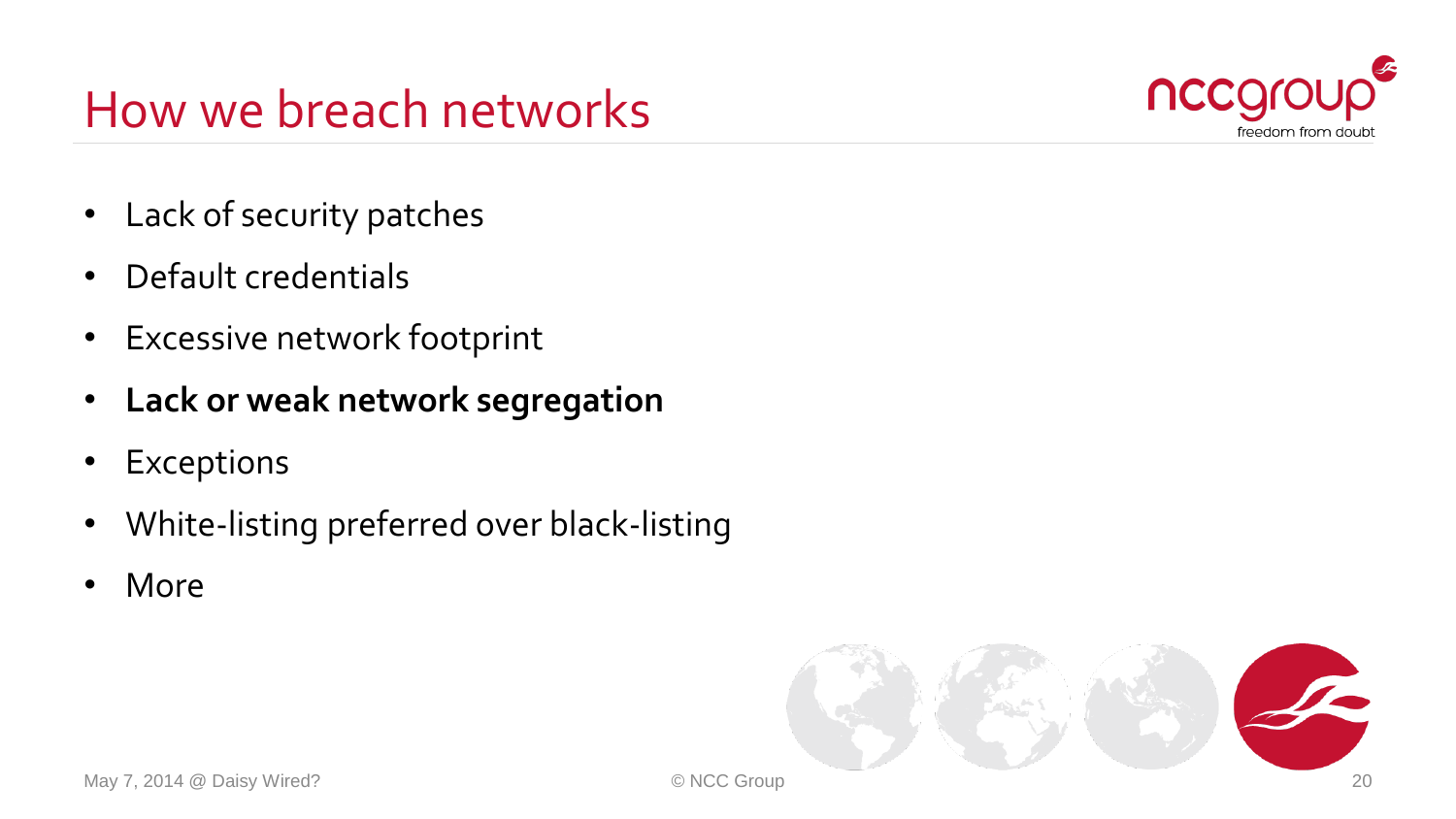Lack or weak network segregation



• Network segregation by mere DHCP netmask restriction is ineffective

- Segregating at the application layer is defective
	- Leaves room to exfiltration / tunnelling attacks
- MAC filtering is ineffective
- NAC solutions do not always guarantee network segregation / access

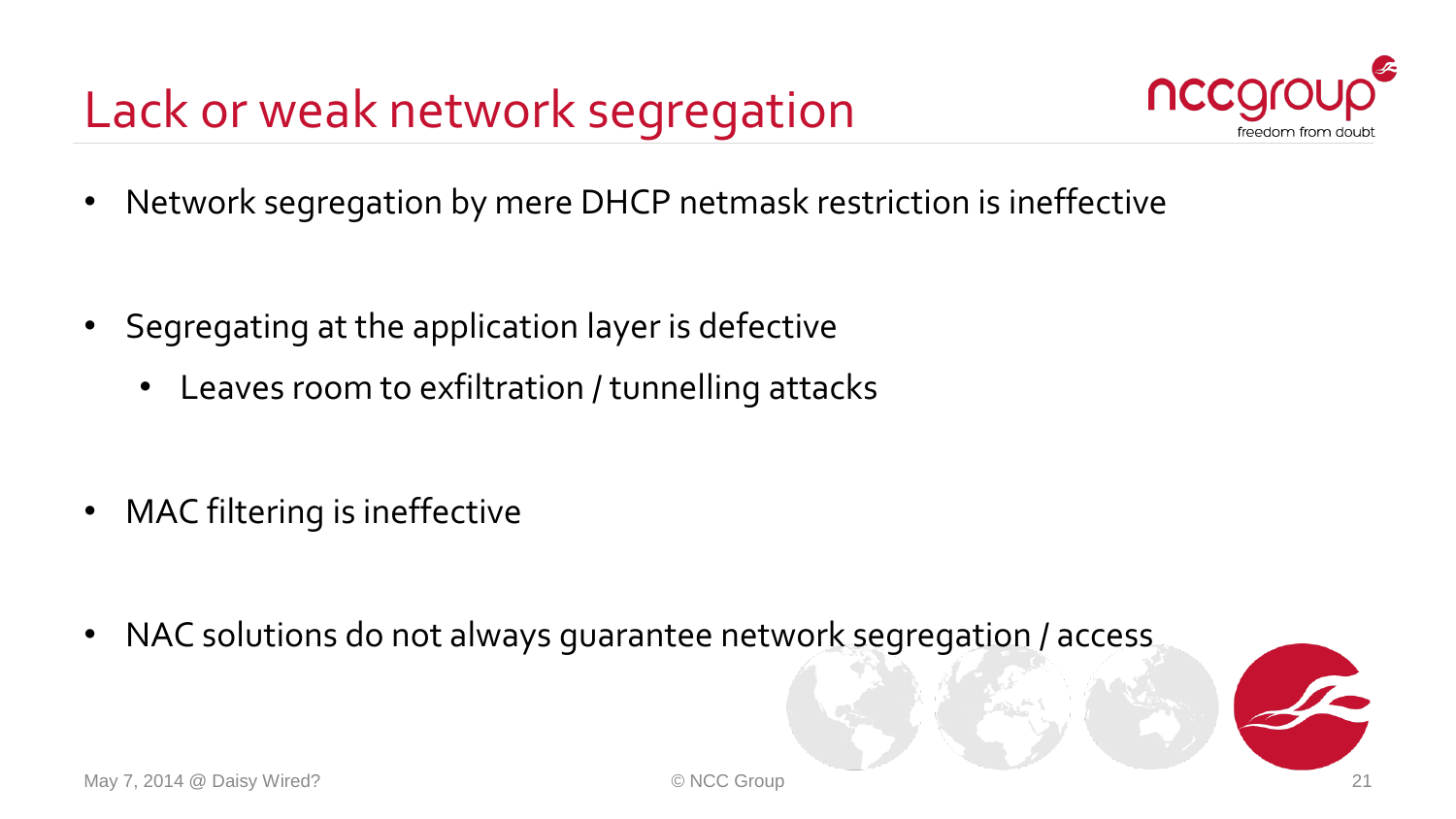# Lack or weak network segregation – scenario



- Two distinct Windows domains: **CORP** and GUEST
	- Not part of the same Windows forest
	- No direct access between the two networks
	- They're physically hosted in two separate buildings, different physical devices, no apparent interconnections
- Users of the GUEST domain can surf the Internet, so can users of the **CORP** domain
	- They share the same web proxy on a third network
	- This proxy is reachable by both networks
	- Hence, it can be used to pivot traffic from the GUEST network to the CORP network CONNECT method (enabled by default, for HTTPS)

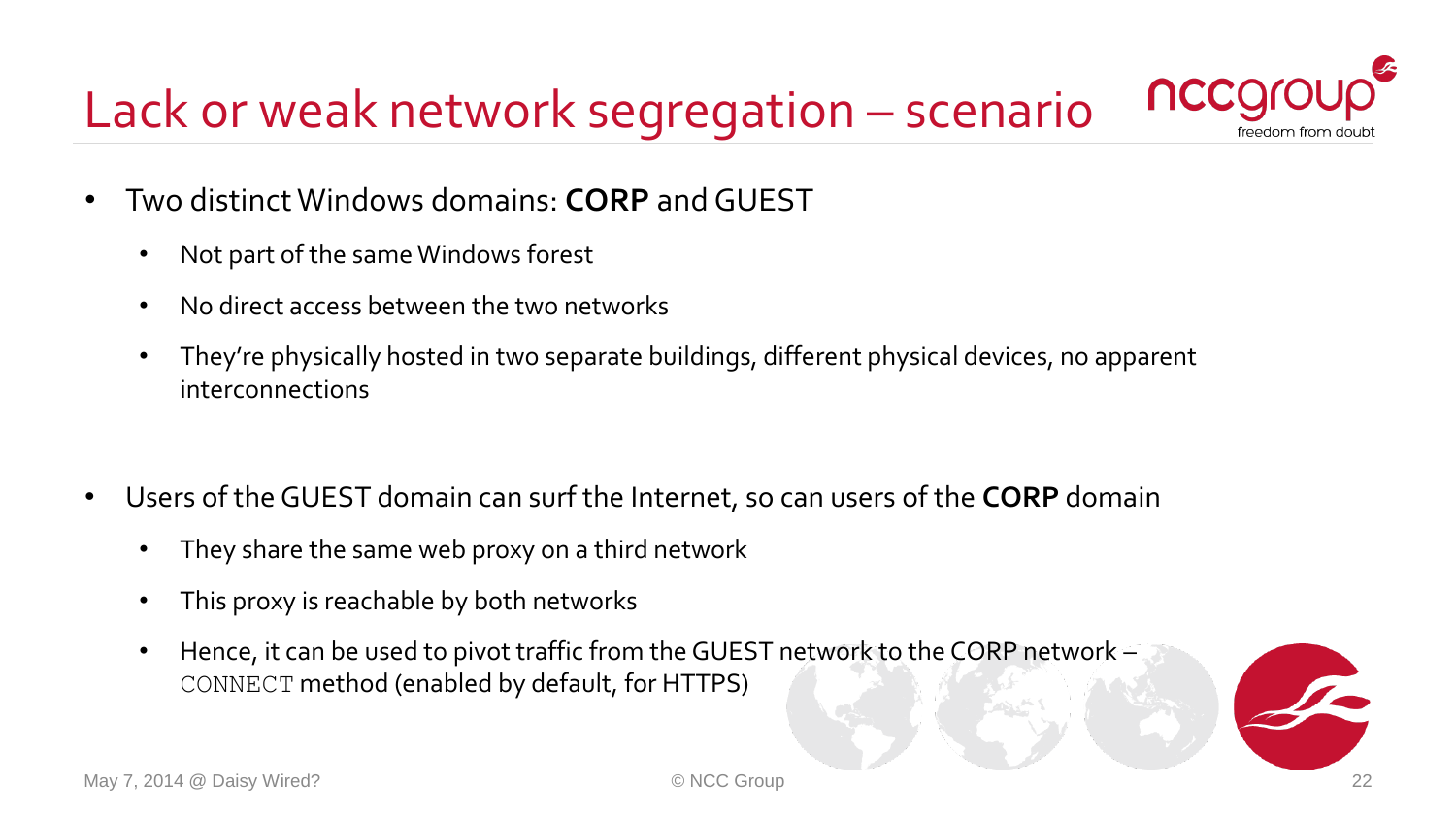### How we breach networks



- Lack of security patches
- Default credentials
- Excessive network footprint
- Lack or weak network segregation
- **Exceptions**
- White-listing preferred over black-listing
- More

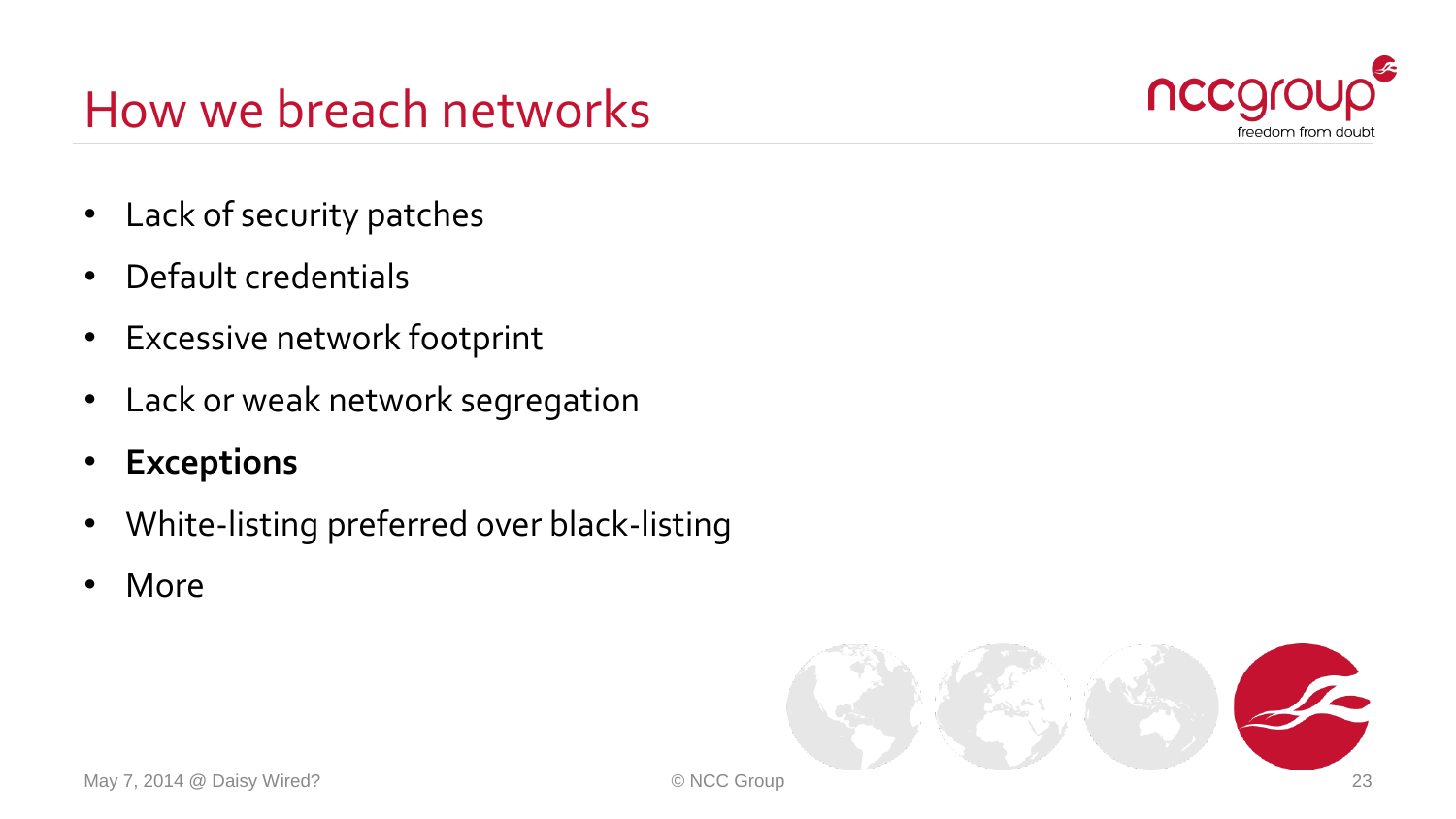



• Temporary firewall rules turn permanent

• Network configurations are usually complex, undocumented and hard to maintain, hence exceptions are added and rules overwrite / duplicate one another

• Exceptions and defective regular expressions may lead to more harm than good

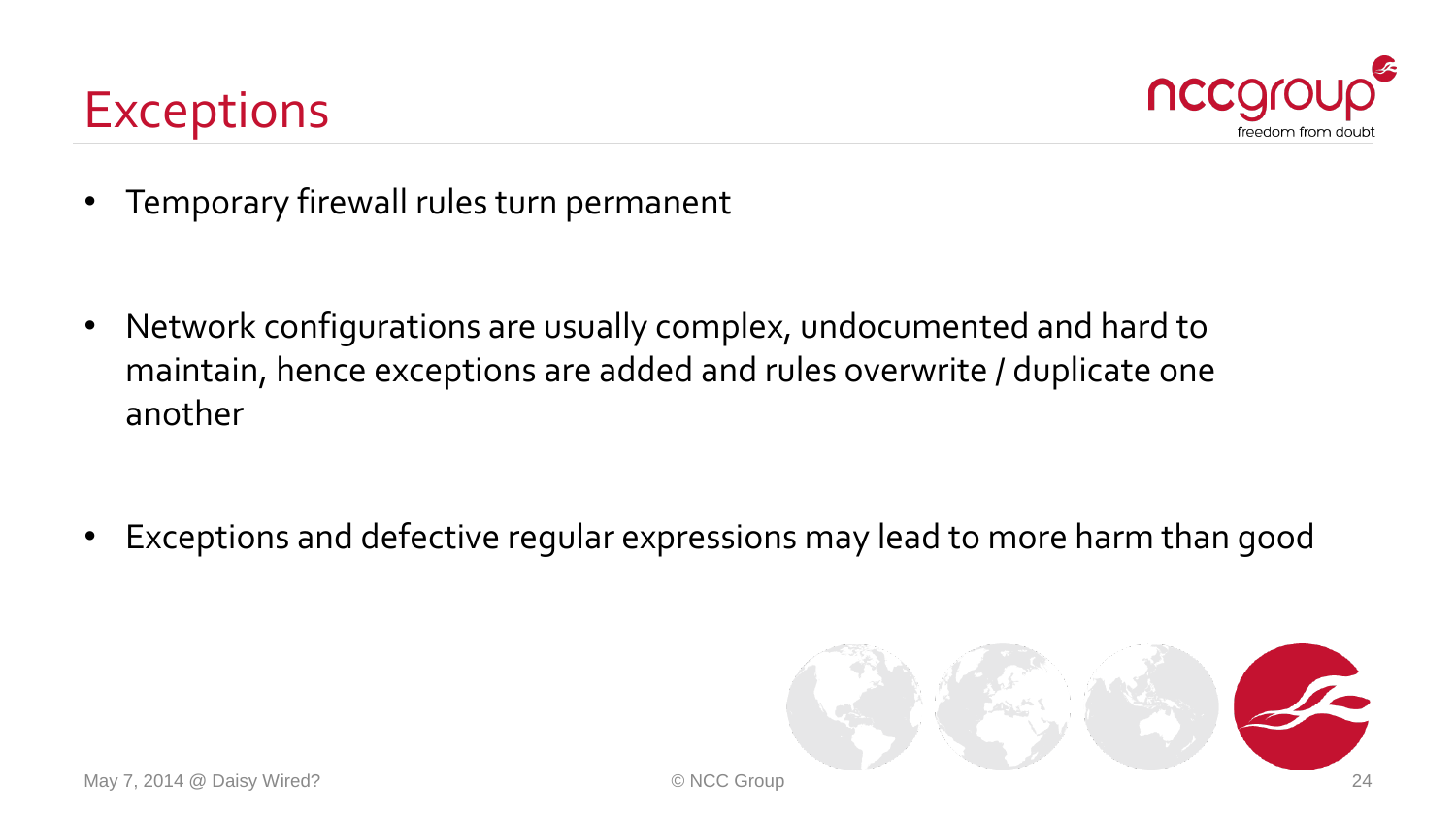### Exceptions – scenario



- Web management interface
- Backed by JBoss Application Server
	- Configured manually to prompt user for credentials at any unauthenticated GET and POST request
- HTTP Verb Tampering
	- Intercept the login request and replace POST with HEAD
	- Get a valid session ID tied to a high-privileged user
- Once authenticated, from the web management compromise the underlying OS

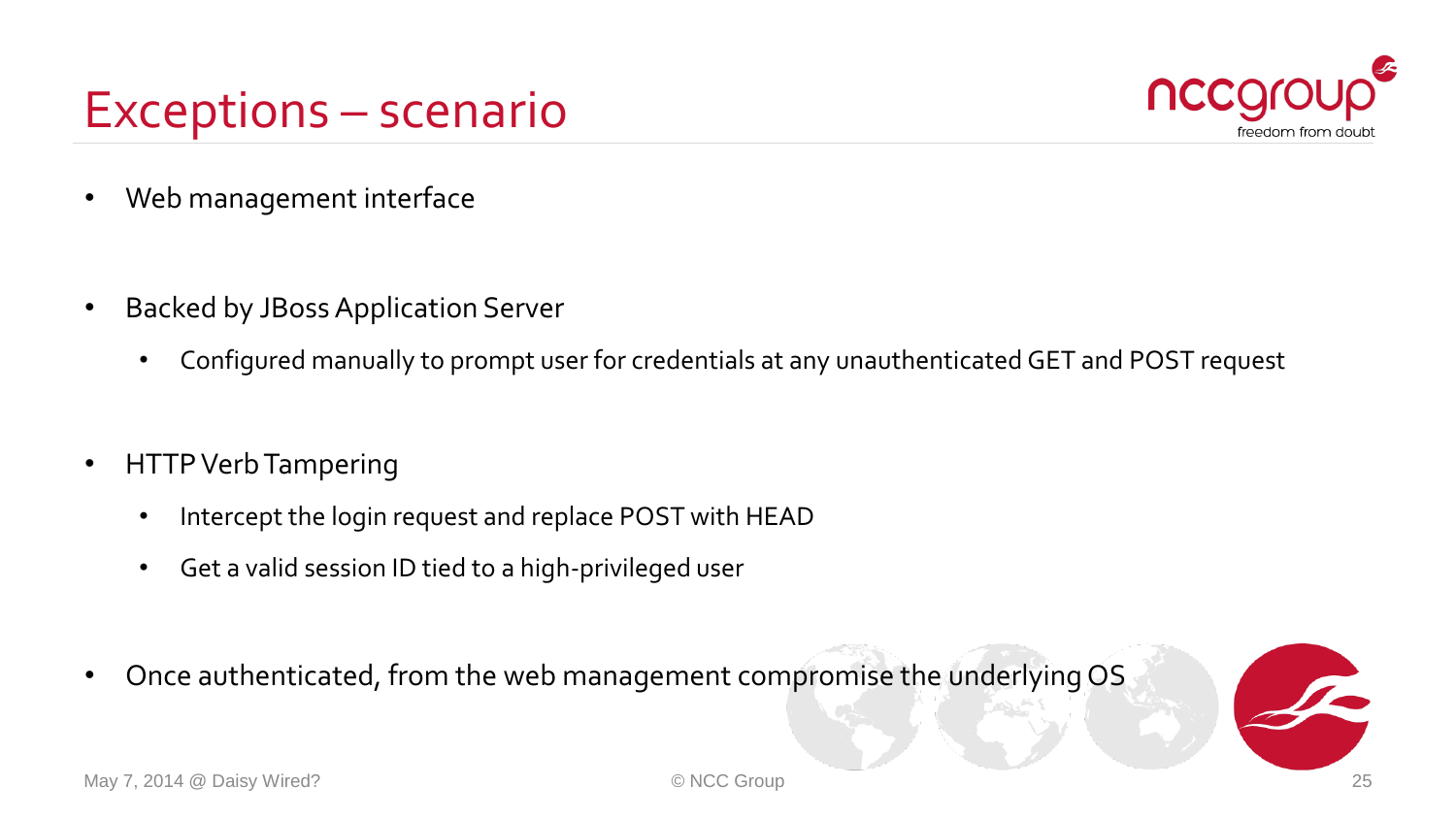### How we breach networks



- Lack of security patches
- Default credentials
- Excessive network footprint
- Lack or weak network segregation
- Exceptions
- **White-listing preferred over black-listing**
- More

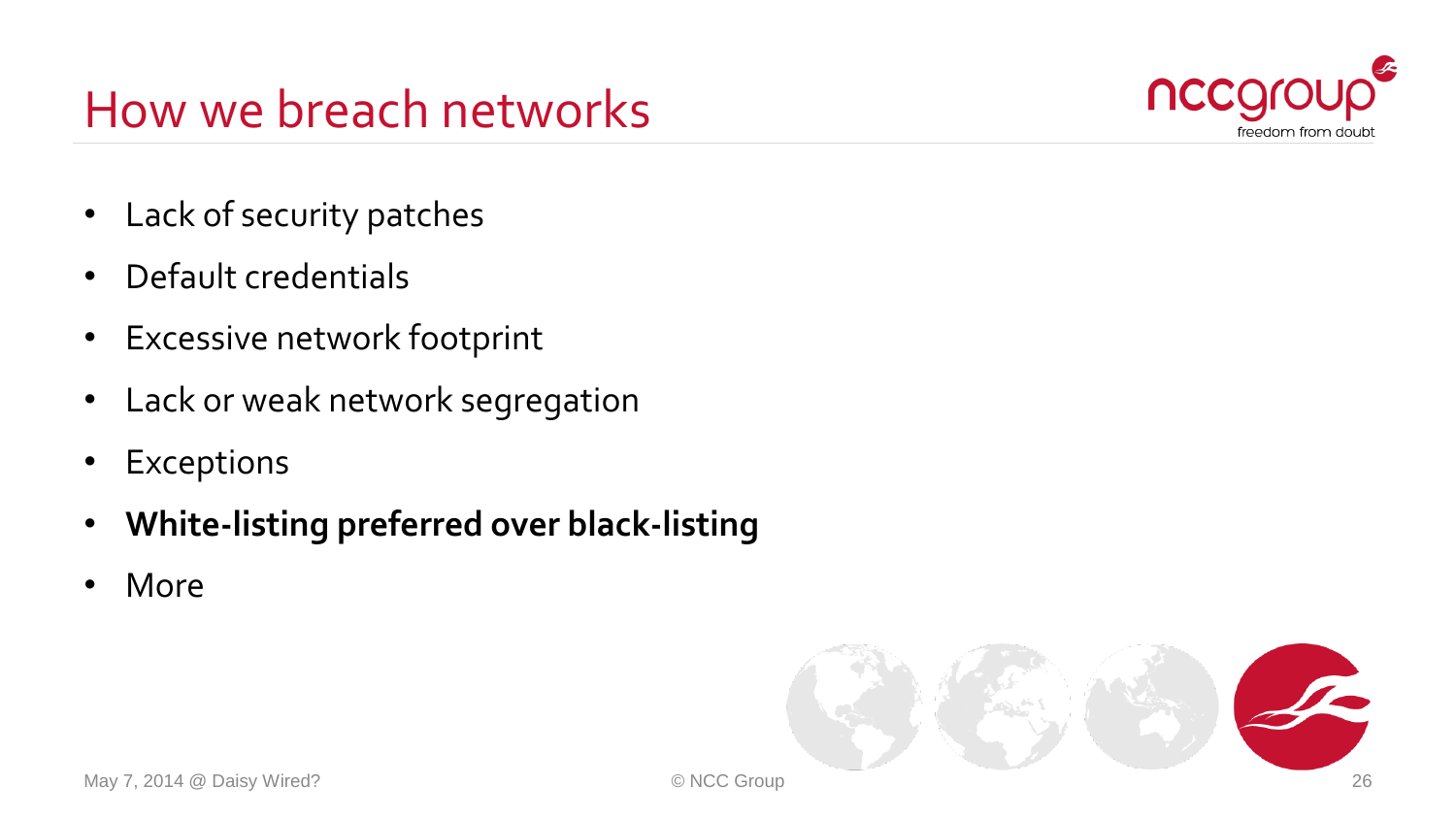

- **Black-list** ("reject known bad")
	- Reject data matching a list of known attack strings or patterns
	- Accept everything else
	- Can hinder simple attacks and automated attack tools
	- Highly vulnerable to bypasses using encoding and other techniques
- **White-list** ("accept known good")
	- Accept data matching a list of known benign strings or patterns
	- Reject everything else
	- Highly effective method if feasible

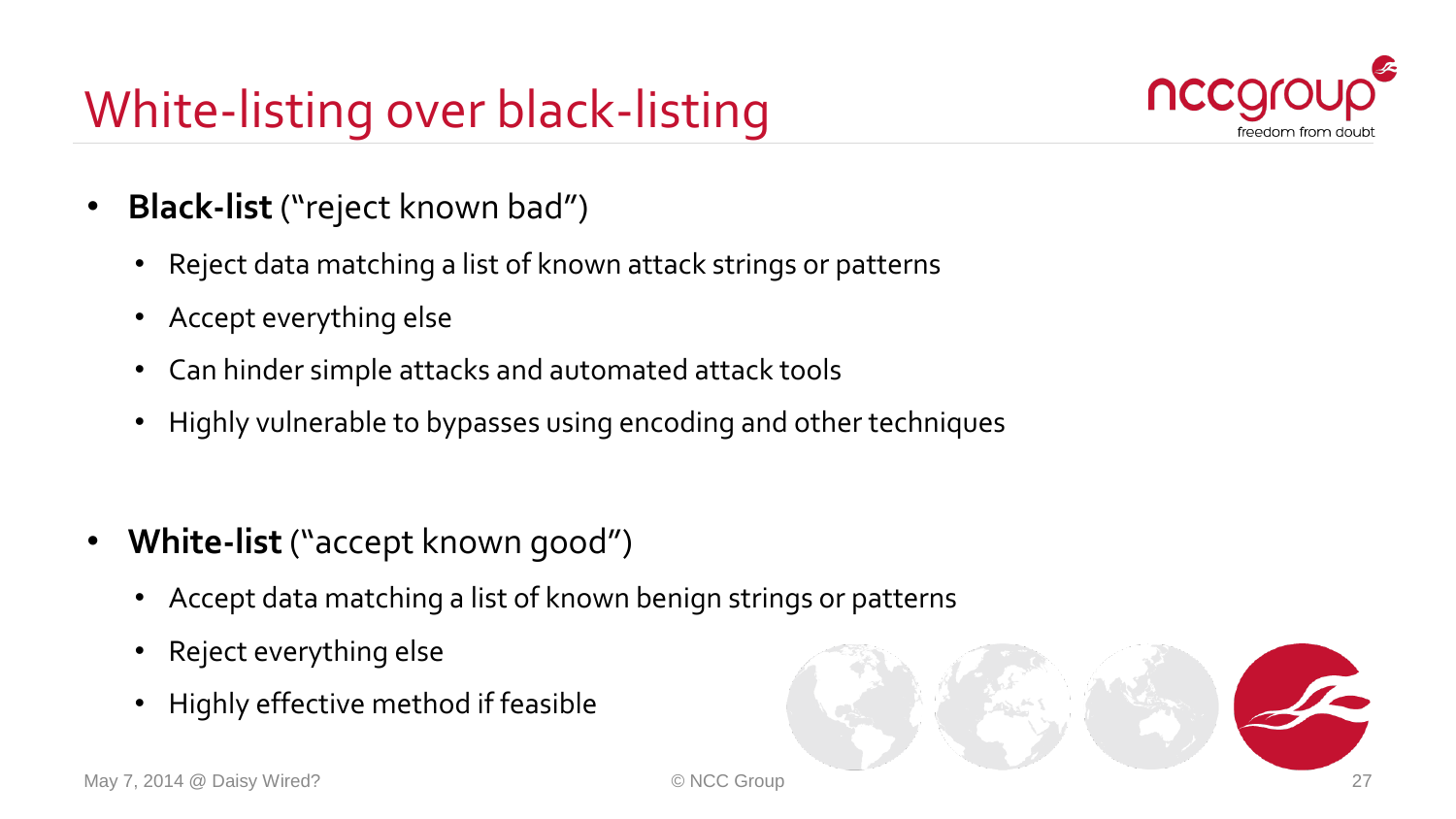# Prioritise avenues of attack



- Abuse of intended functionality
	- Example: download of files from an anonymous FTP server
- Extended use of functionality
	- Example: using xp\_cmdshell extended stored procedure on a Microsoft SQL Server
- Mature, public exploit
	- Example: exploit for MS08-067 vulnerability
- Proof of concept code
	- Example: code downloaded from exploit-db.com or other exploit repository to exploit a third-party product

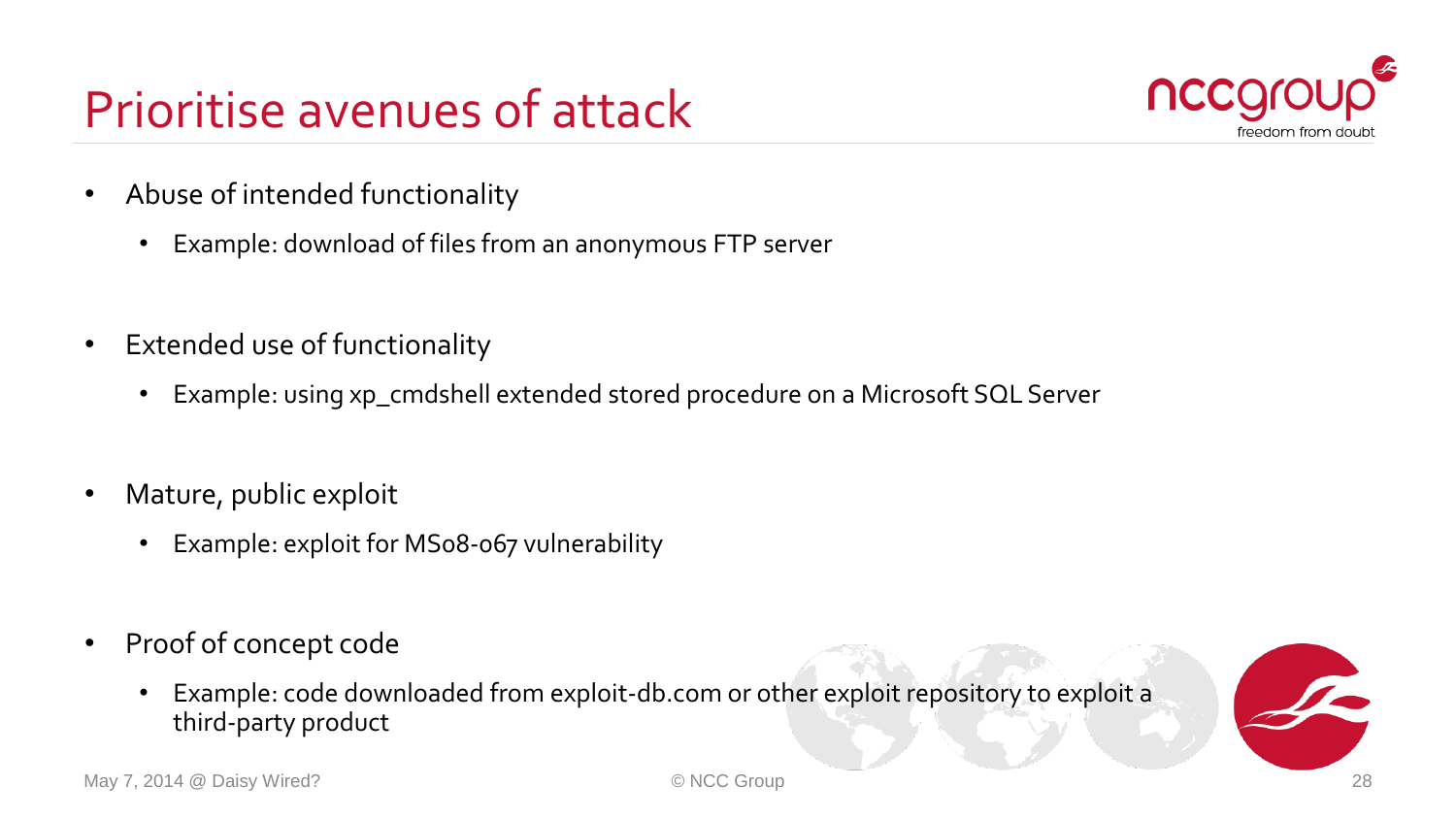### Move sideways



- Once a foothold onto the target network is gained, next step is to **retain access**
	- Create an admin user, deploy a backdoor, etc.
- **Leverage access** to inspect the file system, query the DC, sniff traffic
- **Move sideways**
	- Password reuse for local OS users is a very bad practice
	- Once dumped, password hashes can be **sprayed**, no need to be cracked offline
	- Dual-homed systems **pivot** traffic / extend control

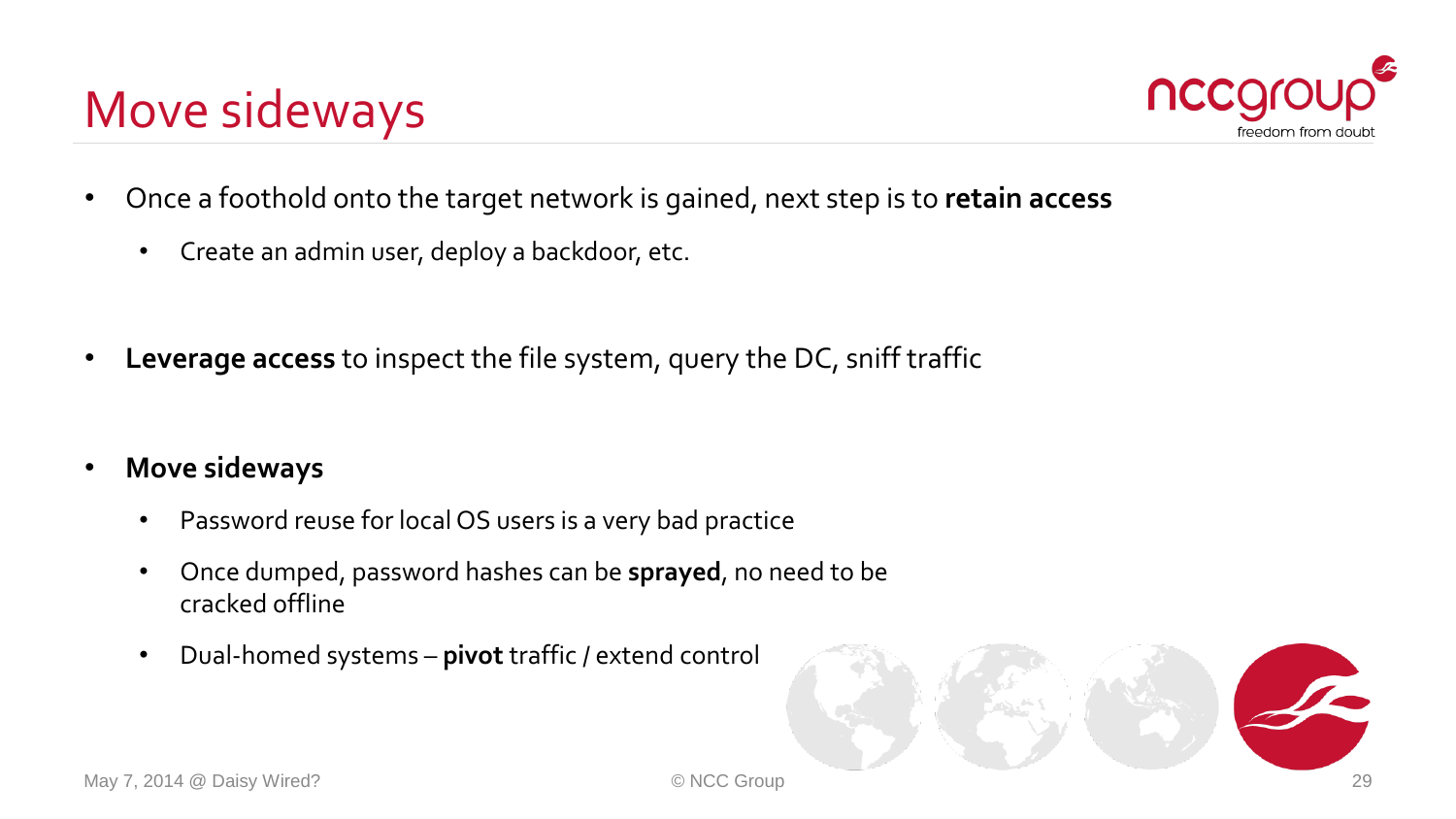

## *"Security controls are safeguards or countermeasures to avoid, counteract or minimize security risks relating to personal property, or any company property."*

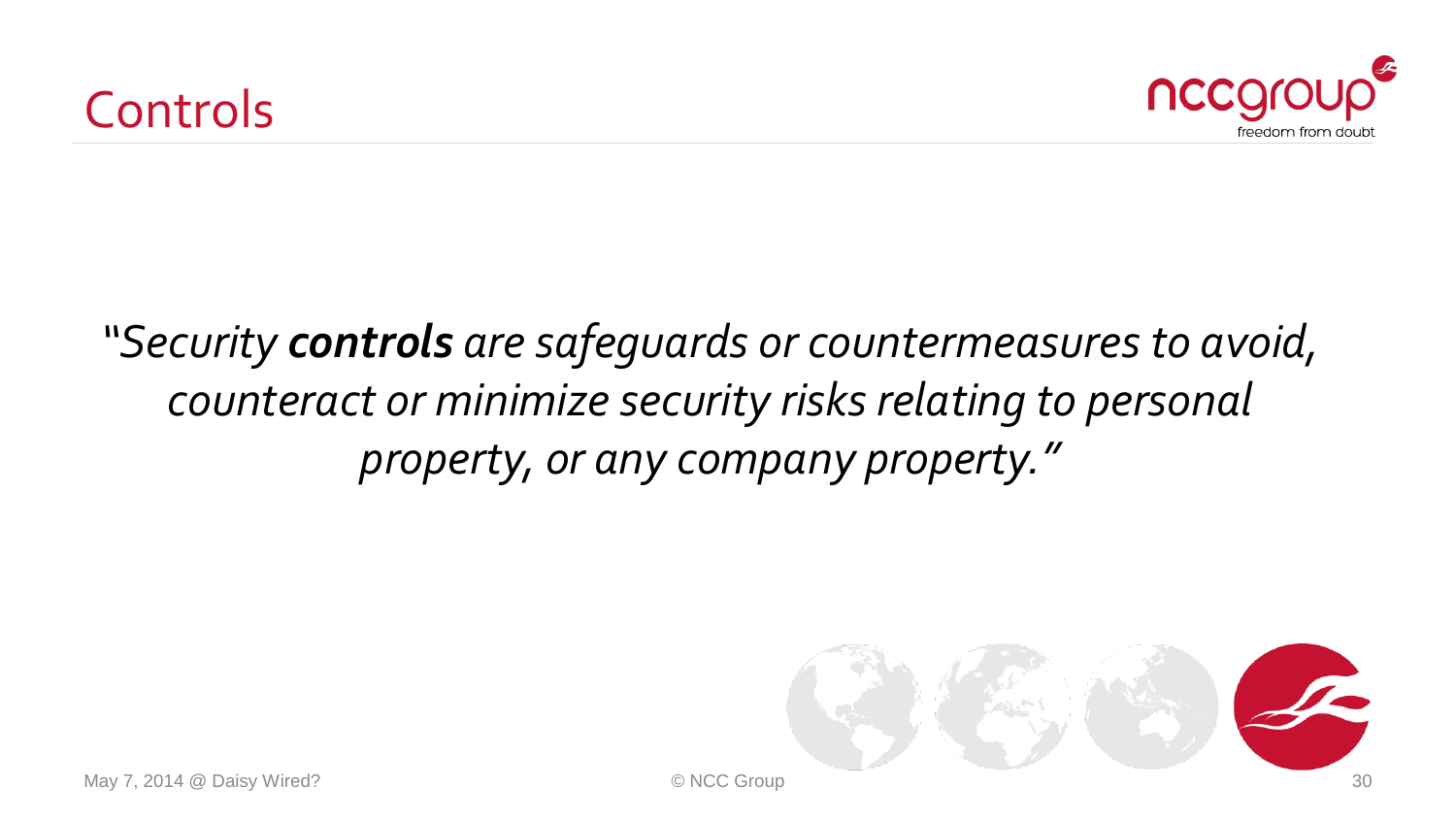# **Detective**

Controls

**Preventative**

• Identify and alert when the event occurs

• Attempt to stop an event from occurring

### **Corrective**

• Remediate after the event has occurred



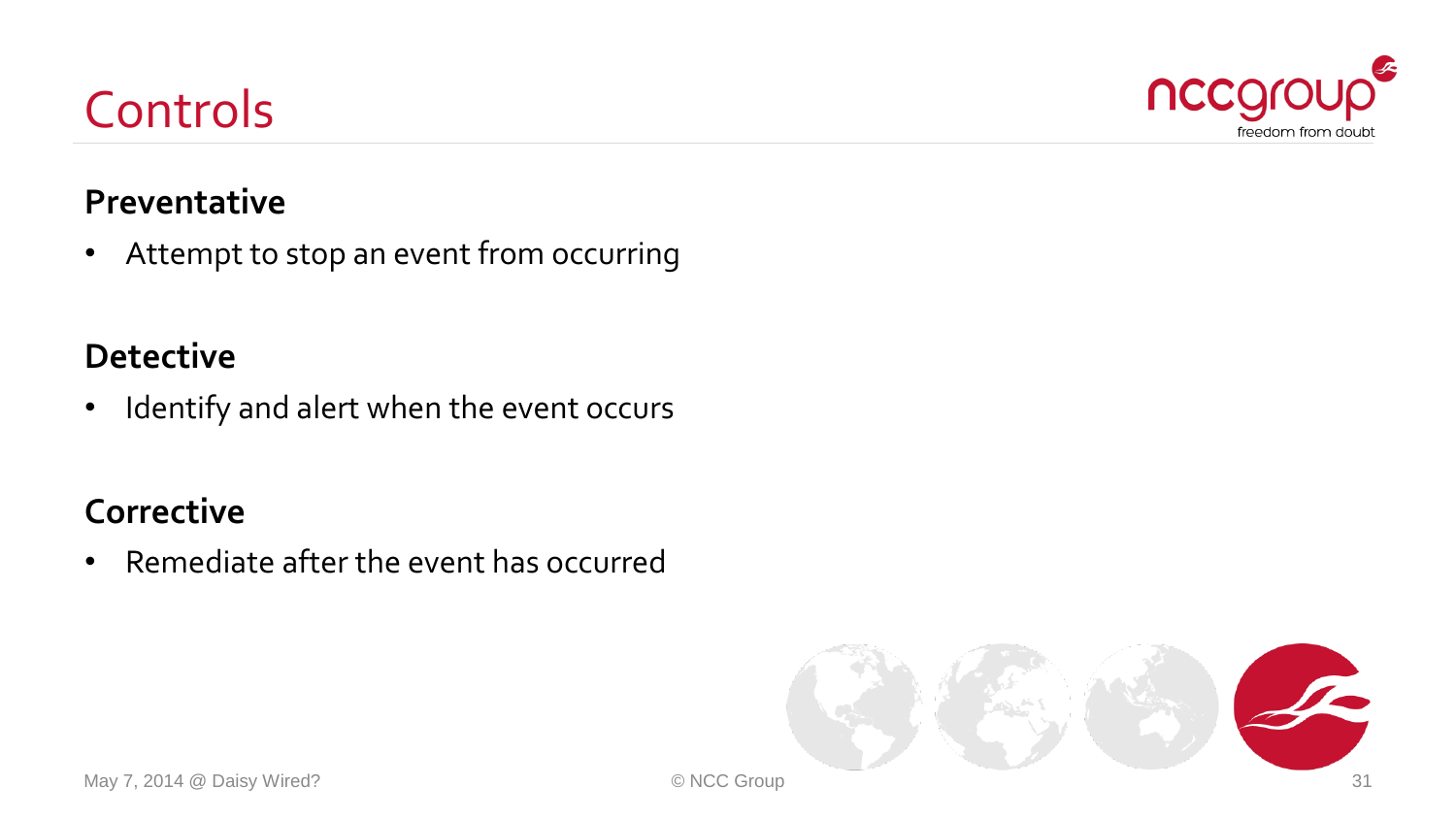### • Fences, locks

**Physical**

Controls

#### **Procedural**

• Policies, standards and processes

### **Technical**

• Firewalls, anti-virus, encryption

### **Legal and Regulatory**

• Jurisdictional law, PCI-DSS





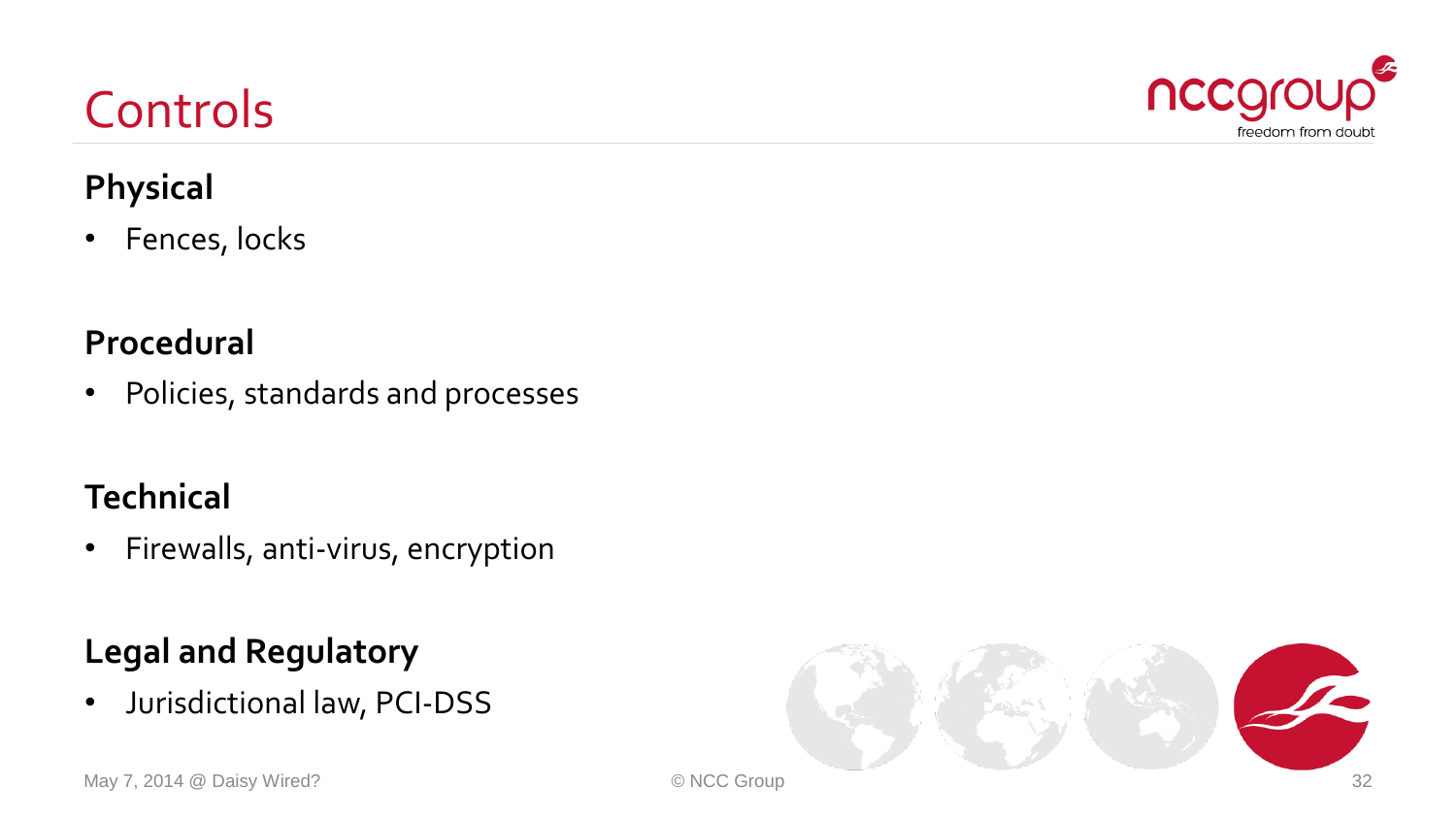## Controls



### Cyber Streetwise

• [www.cyberstreetwise.com](http://www.cyberstreetwise.com/)

#### CPNI **Top 20 Controls** – based on SANS

- [www.cpni.gov.uk/advice/cyber/Critical-controls/](http://www.cpni.gov.uk/advice/cyber/Critical-controls/)
- [http://www.cpni.gov.uk/documents/publications/2014/2014-04-11-critical](http://www.cpni.gov.uk/documents/publications/2014/2014-04-11-critical-security-controls.pdf)security-controls.pdf

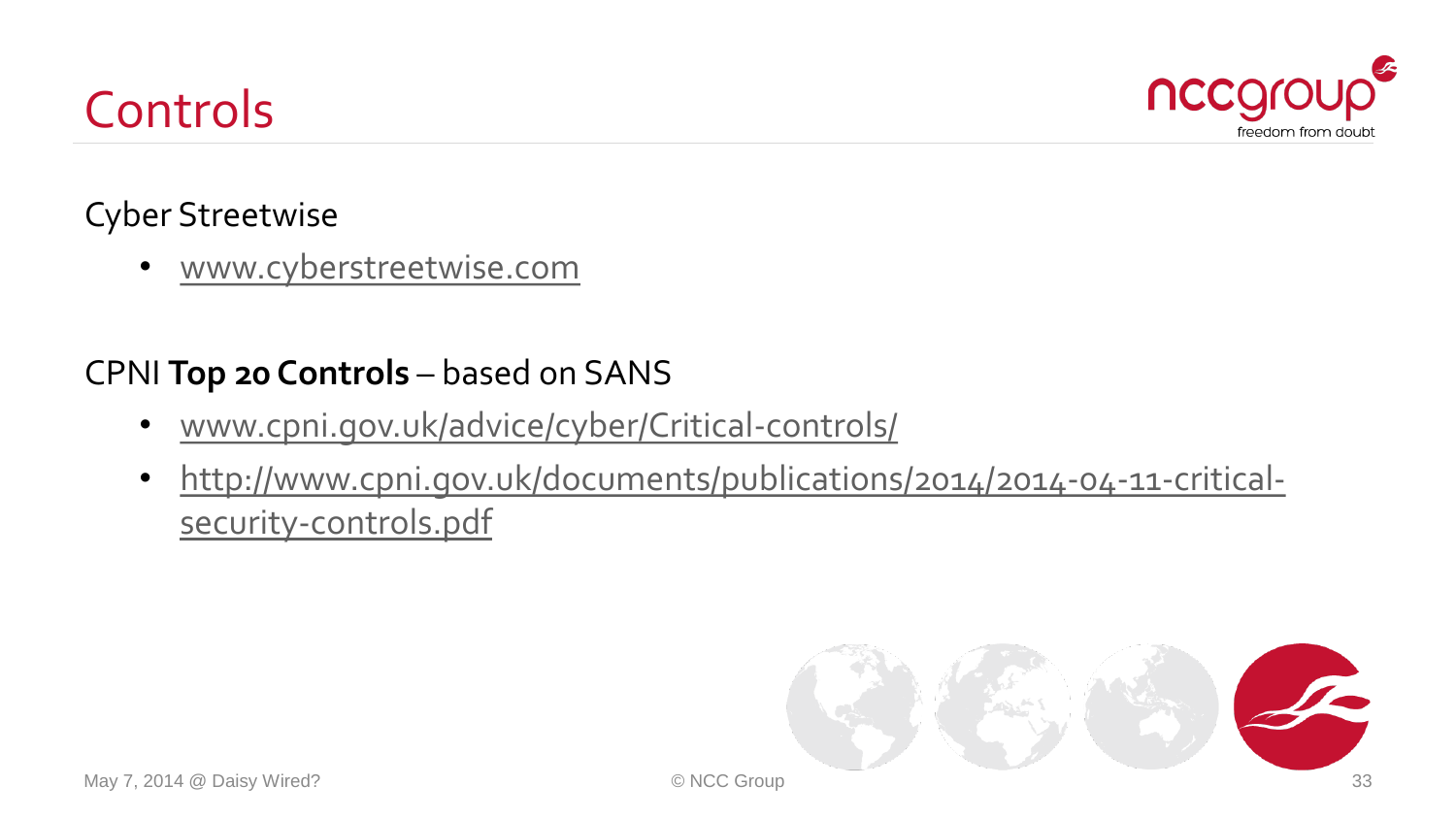

- Critical Control 5: Malware Defenses
	- Microsoft Security Essentials
	- Commercial solutions
- Critical Control 6: Application Software Security
	- OWASP Top 10 [www.owasp.org](http://www.owasp.org/)
	- SANS Top 25 Most Dangerous Programming Errors [www.sans.org](http://www.sans.org/)
	- Security Development Life Cycle (SDLC)
	- Open Software Assurance Maturity Model
	- White-box and black-box assessments

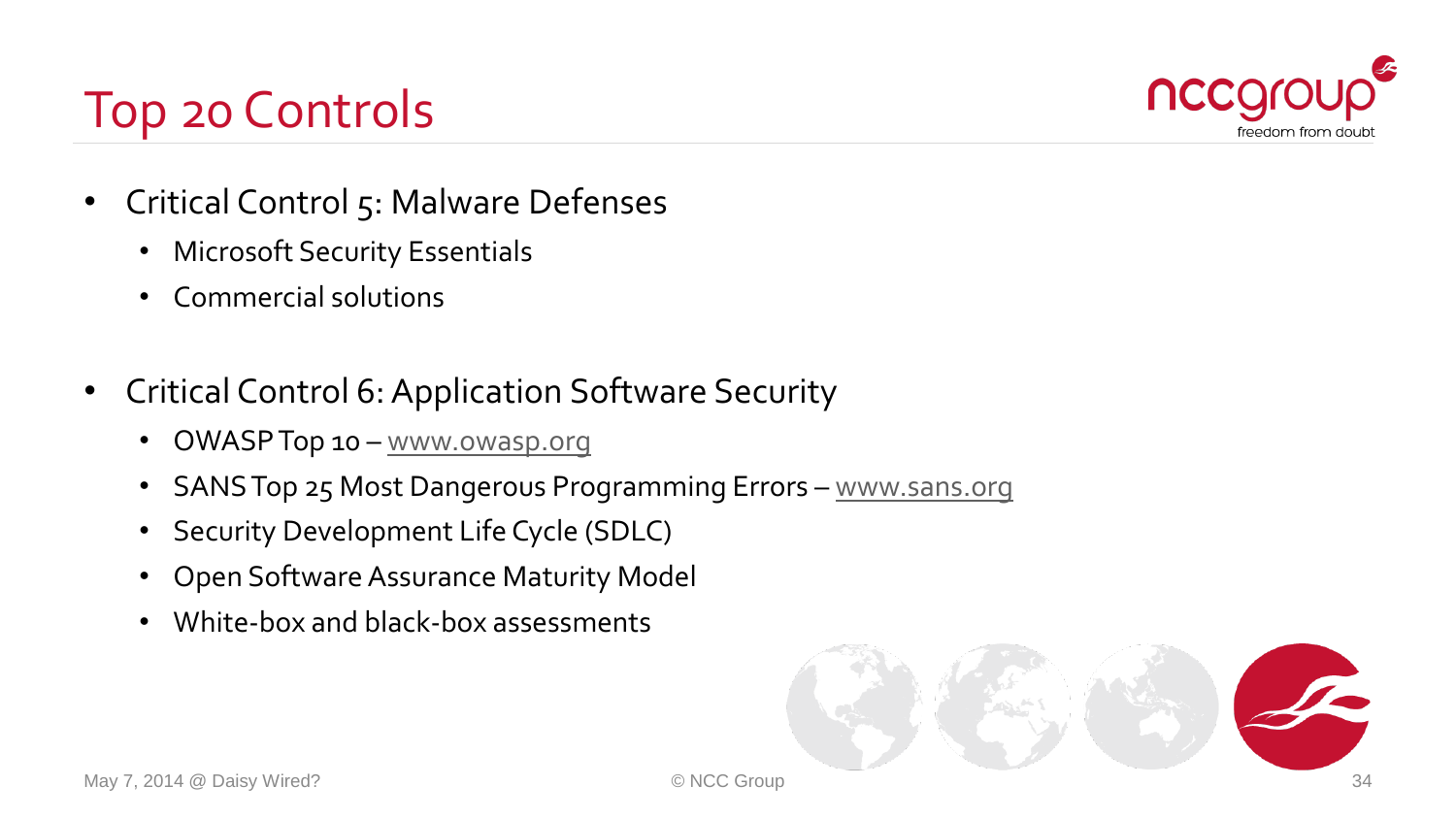

- Critical Control 7: Wireless Device Control
	- Ensure you are using WPA2-CCMP or better 802.1x EAP-TLS
	- Disable WEP
	- Disable WPS
- Critical Control 8: Data Recovery Capability
	- Test your restore functionality
- Critical Control 9: Security Skills Assessment and Appropriate Training to Fill Gaps
	- User awareness training
	- Don't click on links
	- Lock workstations

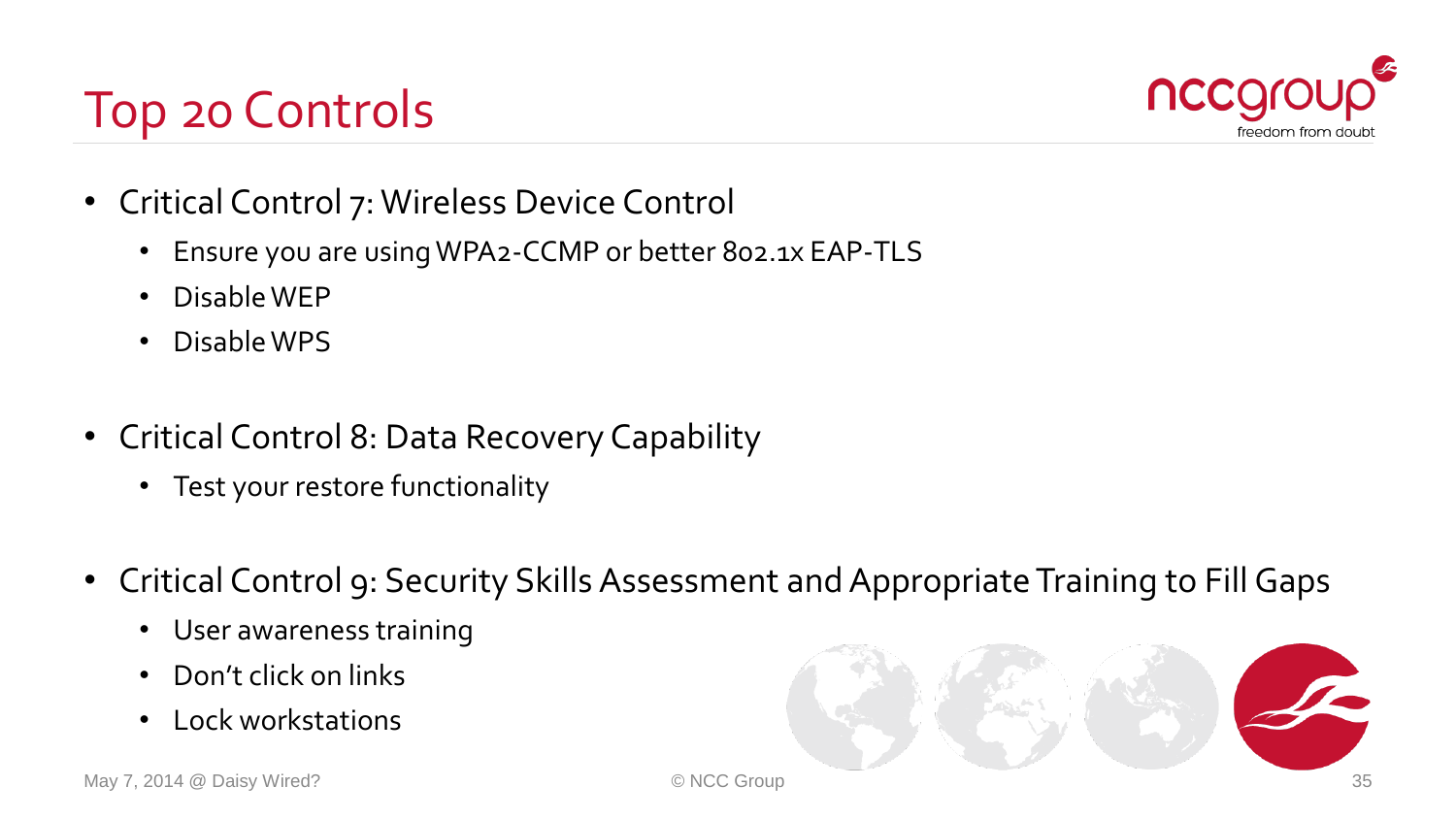

- Critical Control 11: Limitation and Control of Network Ports, Protocols, and **Services** 
	- Disable unused services
	- Limit access to services
	- Web proxy
	- Network traffic filtering
- Critical Control 13: Boundary Defense
	- Ingress filtering
	- Egress filtering

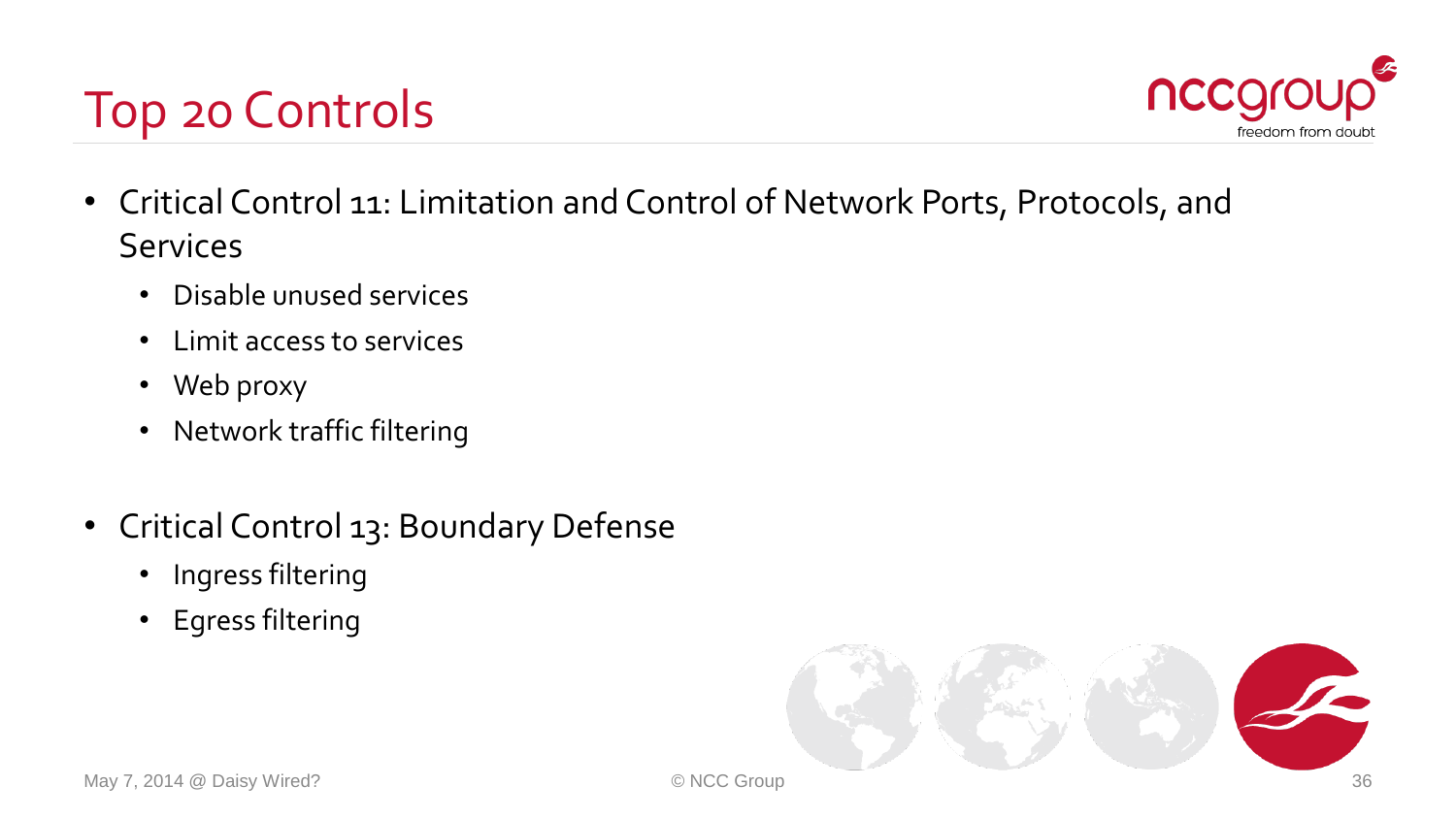

- Critical Control 12: Controlled Use of Administrative Privileges
	- Limit service account privileges
	- Limit admin users
	- Admin users use separate account
- Critical Control 19: Secure Network Engineering
	- Segmentation
	- Segregation
- Critical Control 20: Penetration Tests and Red Team Exercises
	- Test your controls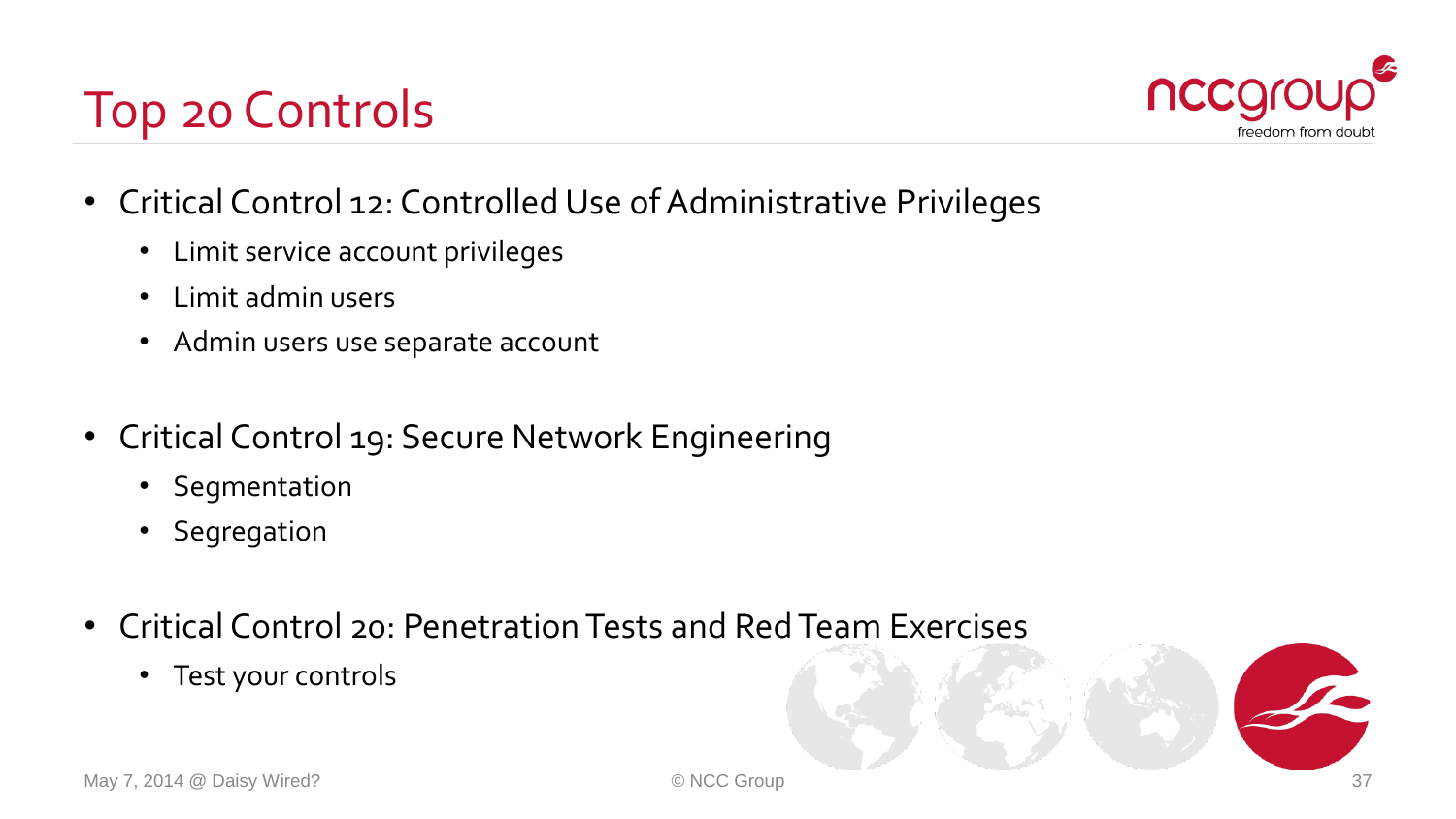# If you do 7 things right...



- 1. Transparent security principle
- 2. Teach staff about phishing
- 3. Force strong password policy
- 4. Get rid of Windows XP, Office 2000-2007 and Internet Explorer 6-8
- 5. Update third-party software (Adobe, Java if needed, Firefox)
- 6. Use up-to-date anti-virus
- 7. Test your disaster recovery processes

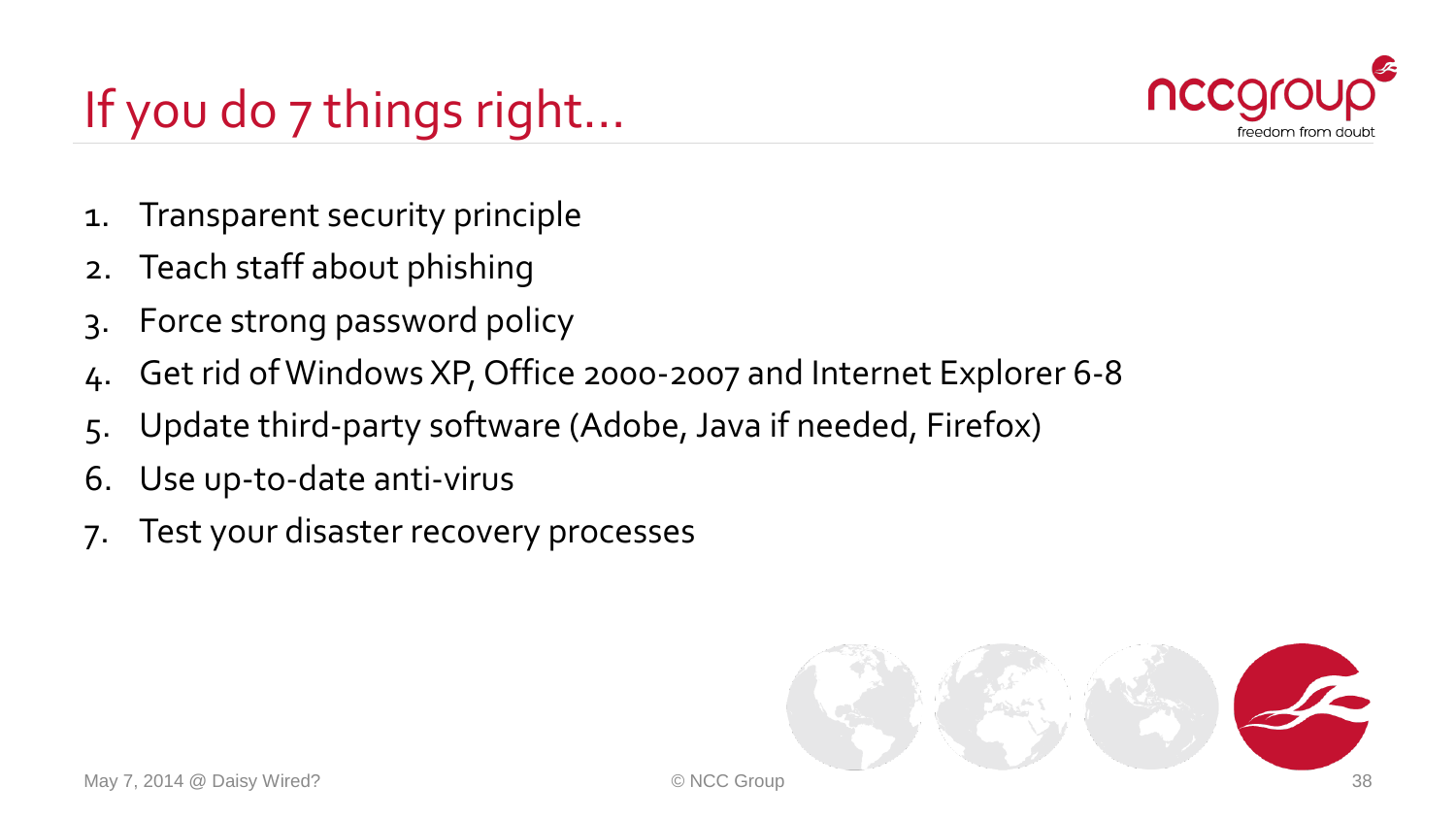

### Longer term strategies

- Perform risk assessments
- Implement a level of the 20 CSC
	- Harden devices
	- Segregate your network
	- Limit and control administrative privileges
	- Limit and control network services
	- Encrypt your USB sticks / laptops
	- Create an IR plan

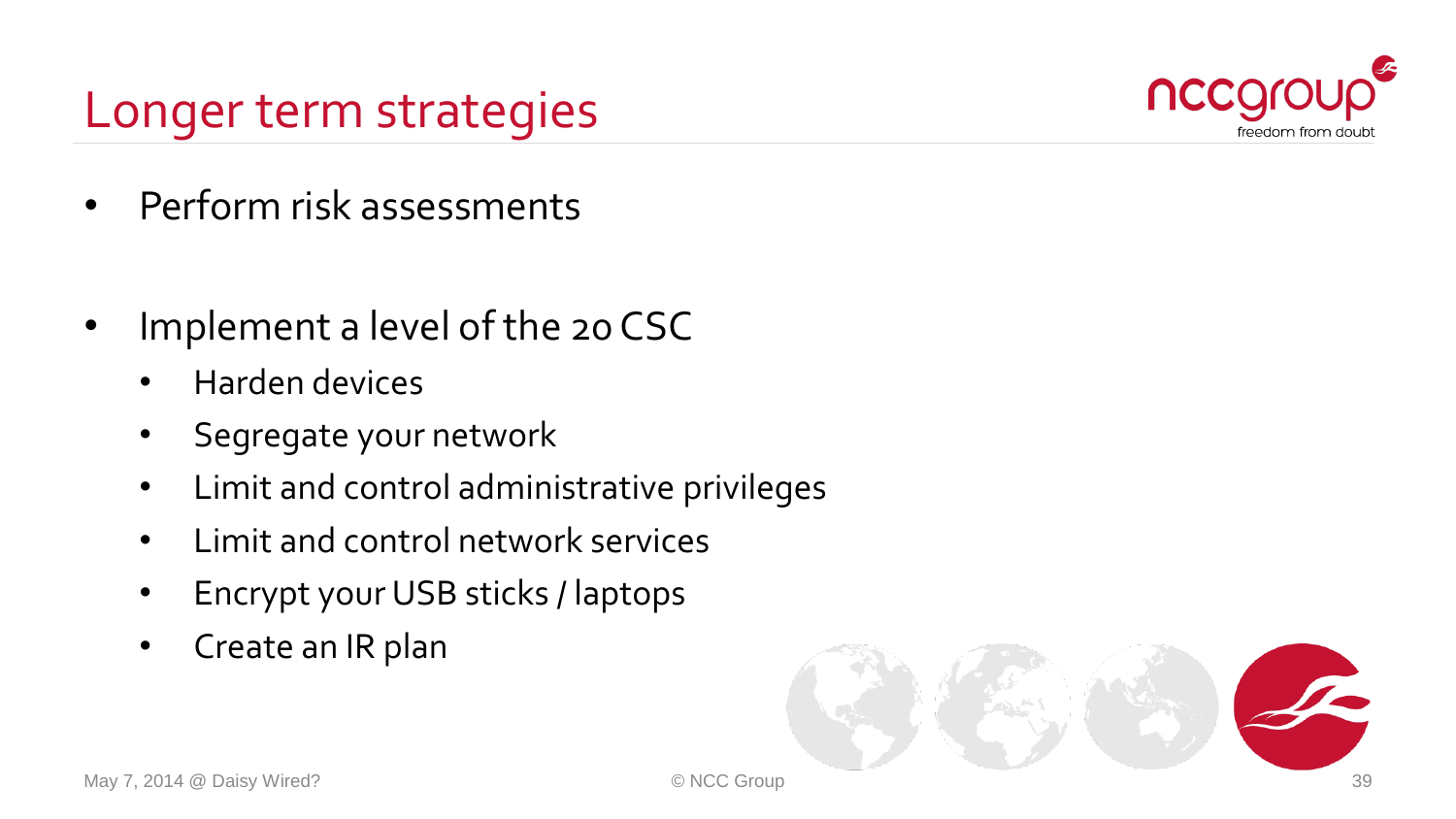

## Always remember

- Don't buy product vendor hype
- Cyber security is not about products
- Cyber security doesn't have to be costly
- An incident will likely happen so have a plan

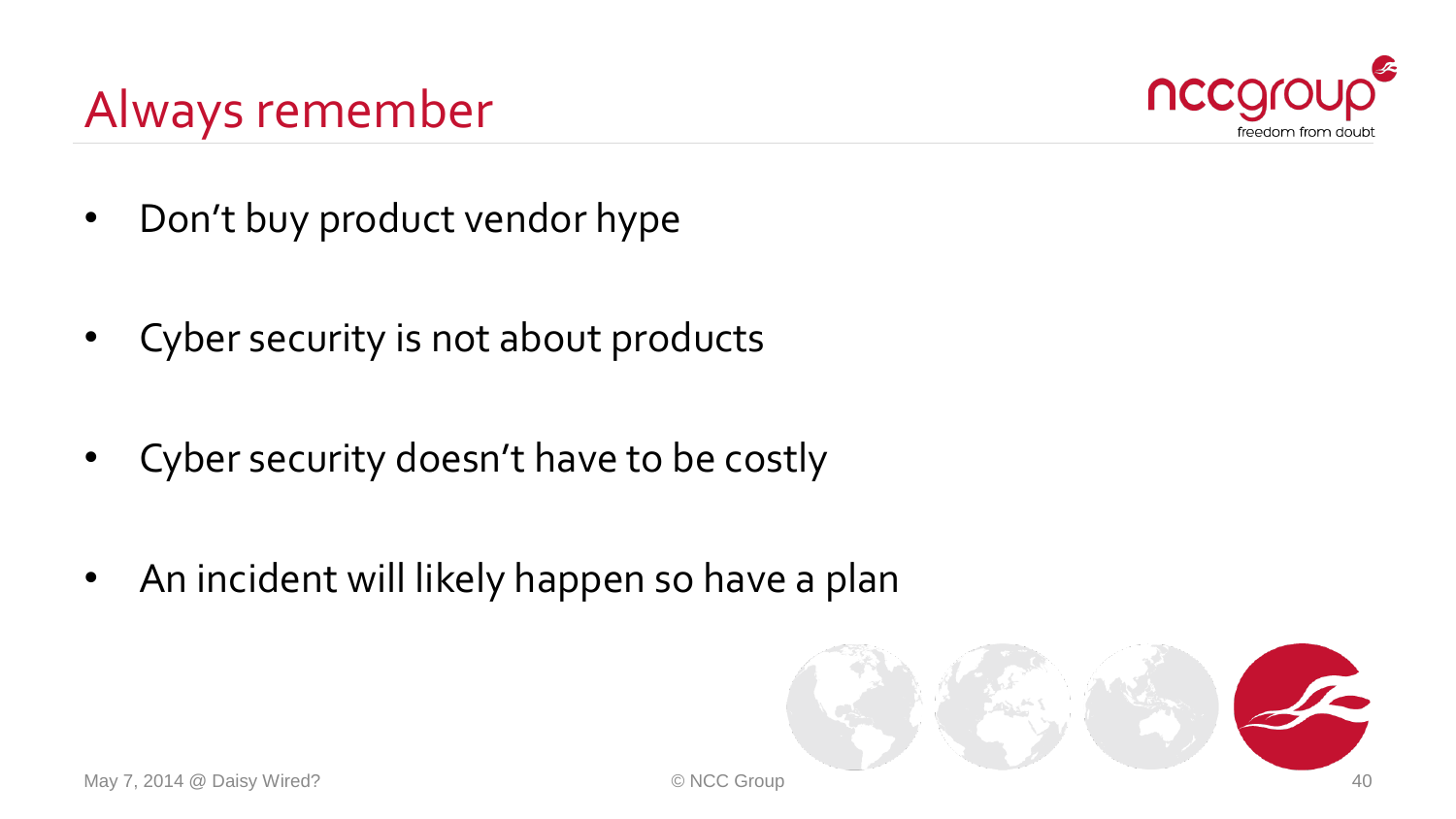



- www.nccgroup.com
- www.cpni.gov.uk
- [www.cyberstreetwise.com](http://www.cyberstreetwise.com/)
- [www.sans.org](http://www.sans.org/)
- [www.cisecurity.org](http://www.cisecurity.org/)
- [www.owasp.org](http://www.owasp.org/)